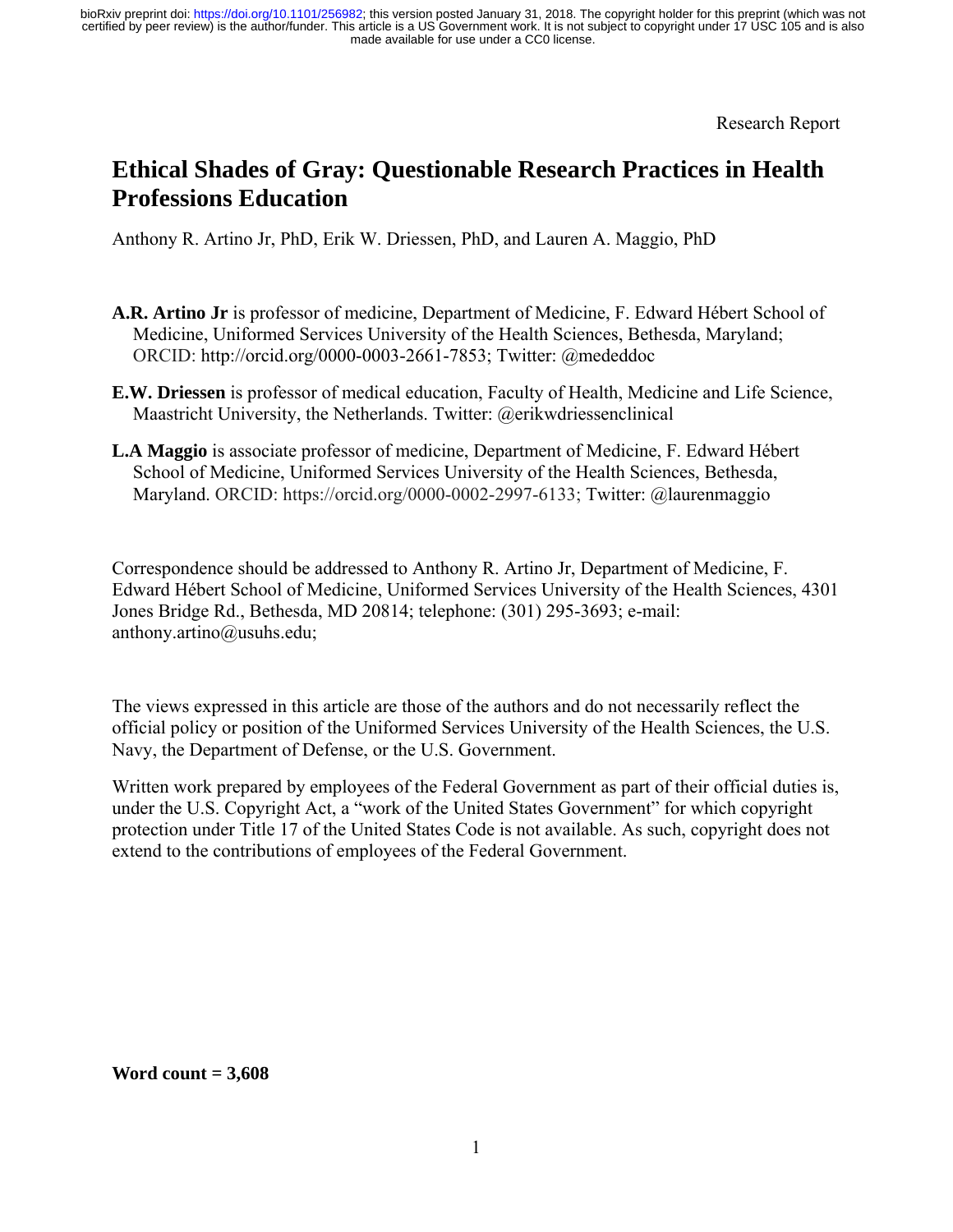### **Abstract**

#### **Purpose**

To maintain scientific integrity and engender public confidence, research must be conducted responsibly. Whereas scientific misconduct, like data fabrication, is clearly irresponsible and unethical, other behaviors—often referred to as questionable research practices (QRPs)—exploit the ethical shades of gray that color acceptable practice. This study aimed to measure the frequency of self-reported QRPs in a diverse, international sample of health professions education (HPE) researchers.

#### **Method**

In 2017, the authors conducted an anonymous, cross-sectional survey study. The web-based survey contained 43 QRP items that asked respondents to rate how often they had engaged in various forms of scientific misconduct. The items were adapted from two previously published surveys.

#### **Results**

In total, 590 HPE researchers took the survey. The mean age was 46 years (SD=11.6), and the majority of participants were from the United States (26.4%), Europe (23.2%), and Canada (15.3%). The three most frequently reported QRPs were adding authors to a paper who did not qualify for authorship (60.6%), citing articles that were not read (49.5%), and selectively citing papers to please editors or reviewers (49.4%). Additionally, respondents reported misrepresenting a participant's words (6.7%), plagiarizing (5.5%), inappropriately modifying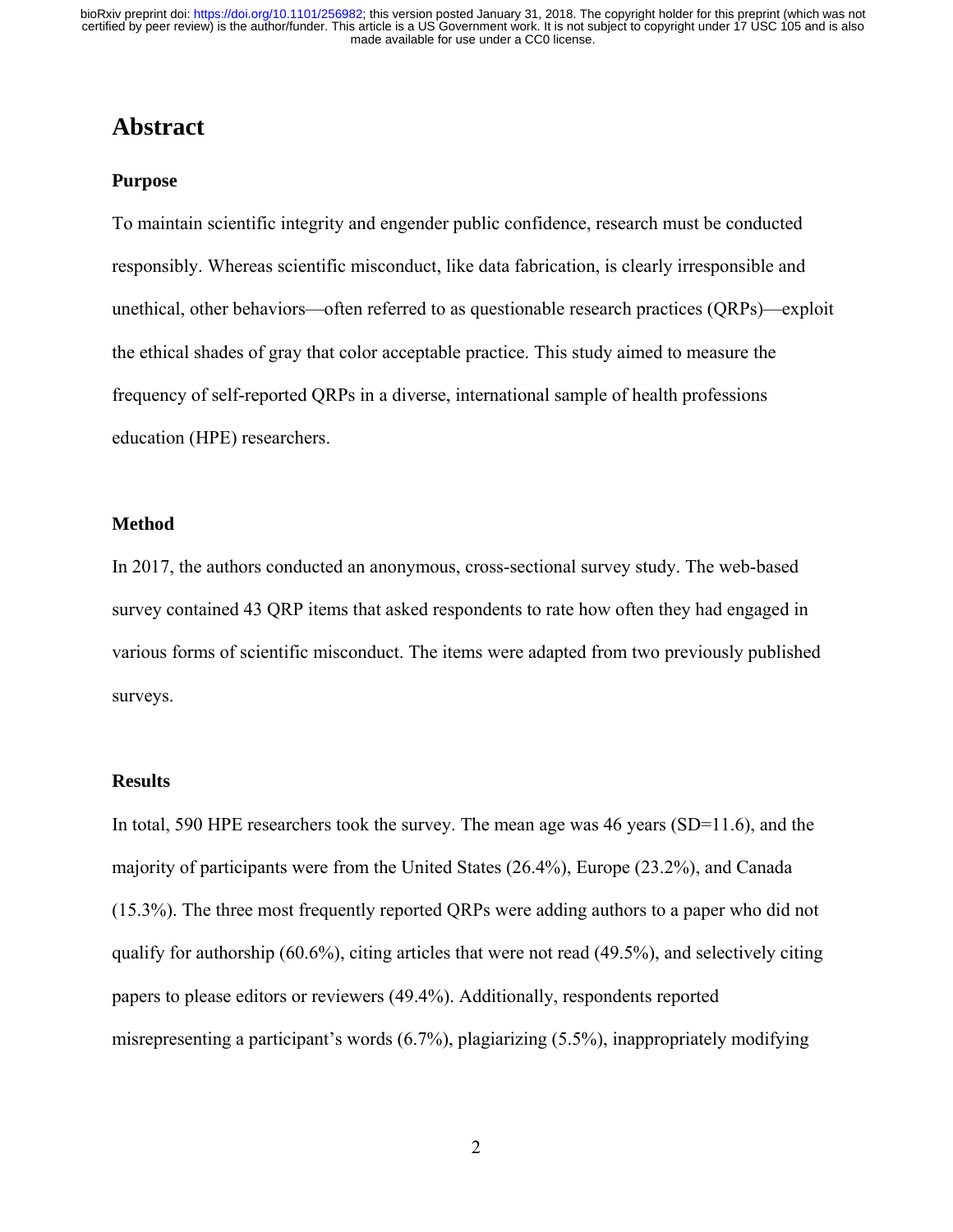results (5.3%), deleting data without disclosure (3.4%), and fabricating data (2.4%). Overall, 533 (90.3%) respondents reported at least one QRP.

#### **Conclusions**

Notwithstanding the methodological limitations of survey research, these findings indicate that a

substantial proportion of HPE researchers report a range of QRPs. In light of these results,

reforms are needed to improve the credibility and integrity of the HPE research enterprise.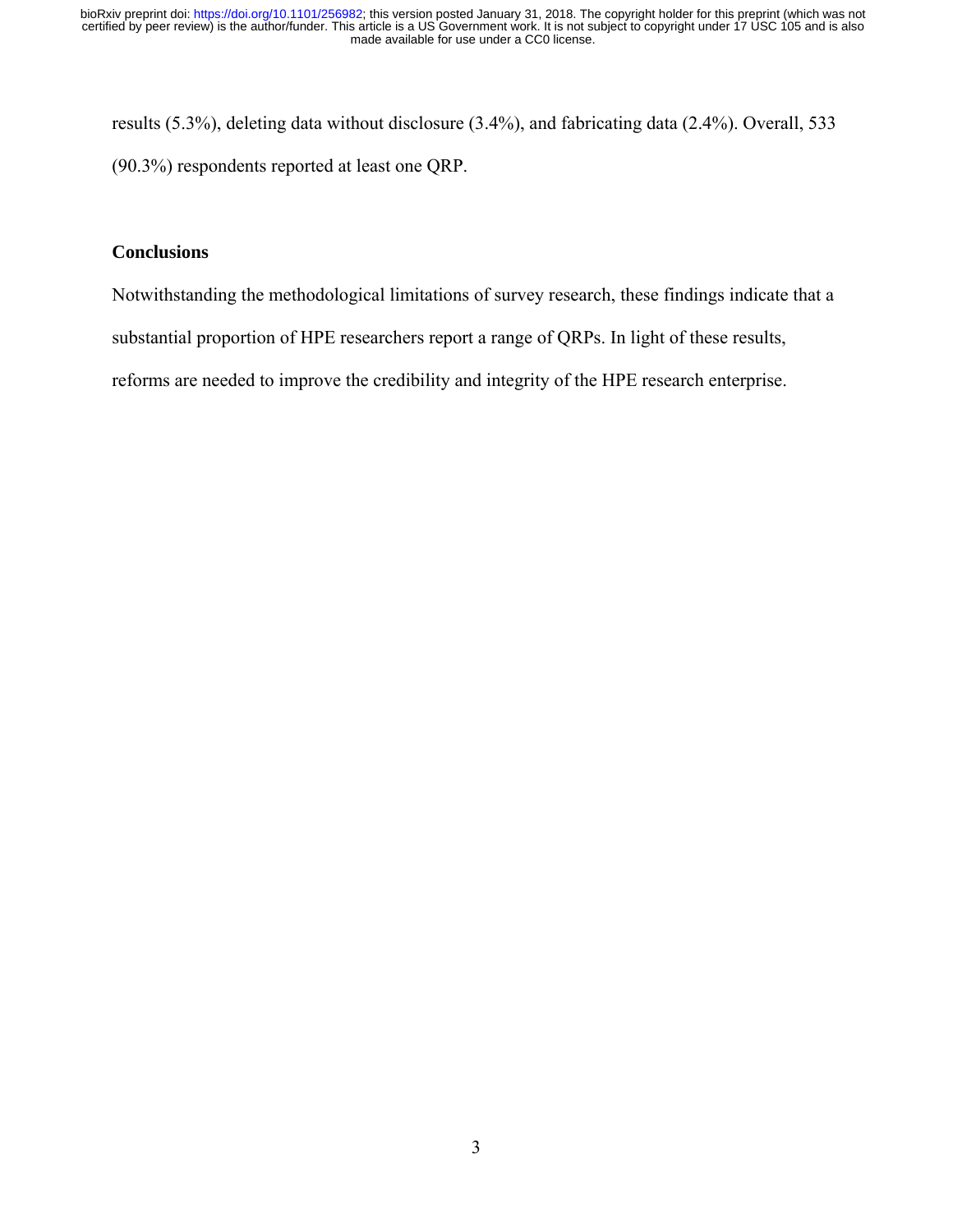"Researchers should practice research responsibly. Unfortunately, some do not."

 $-$ Nicholas H. Steneck, 2006<sup>1</sup>

The responsible conduct of research is the foundation of sound scientific practice.<sup>1,2</sup> The need to conduct research in a responsible manner is self-evident—if science is to inform our understanding of how the world works, it must be done in an honest, accurate, and unbiased way.<sup>3</sup>

Whereas behaviors like data fabrication are clearly irresponsible and highly unethical, other forms of research misconduct exploit the ethical shades of gray that color acceptable research practice. Often referred to as questionable research practices (QRPs), these behaviors "by nature of the very fact that they are often questionable as opposed to blatantly improper, also offer considerable latitude for rationalization and self-deception."4 Consequently, QRPs are more prevalent and, many have argued, more damaging to science and its public reputation than obvious fraud.4–8 Ultimately, QRPs can waste resources, provide an unfair advantage to some researchers over others, damage the scientific record, and provide a poor example for other researchers, especially trainees.7

Health professions education (HPE) is not immune to the damaging effects of irresponsible research practices. In the HPE context, we define QRPs as poor data management; inappropriate research procedures, including questionable procedures for obtaining informed consent; insufficient respect and care for study participants; improper research design; carelessness in observation and analysis; suboptimal trainee and mentor partnerships; unsuitable authorship or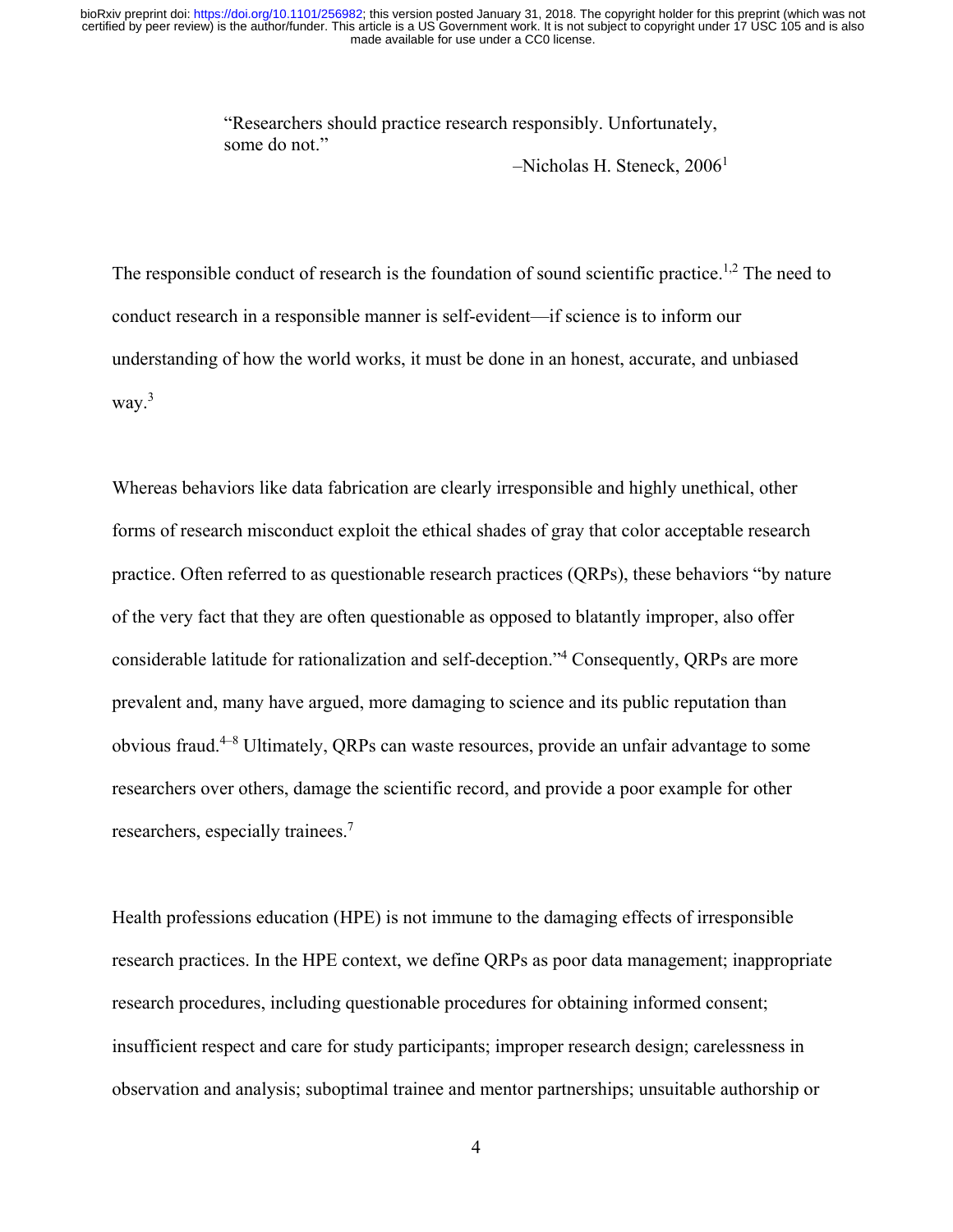publishing practices; and derelictions in reviewing and editing.<sup>7</sup> The need to guard against such practices is frequently described in the author instructions for most scientific journals. For example, *Academic Medicine*'s author instructions clearly describe ethical considerations related to authorship, prior and duplicate publications, conflicts of interests, and ethical treatment of human subjects (http://journals.lww.com/academicmedicine/\_layouts/15/1033/oaks. journals/informationforauthors.aspx). Such journal guidelines are often patterned on the recommendations of the Committee on Publication Ethics (https://publicationethics.org/).

In the last decade, commentaries by several HPE journal editors have highlighted instances of QRPs in article submissions, including self-plagiarism, so-called "salami slicing" (i.e., inappropriately dividing a single study into multiple papers), and unethical authorship practices.<sup>9–11</sup> Additionally, a recent review of four HPE journals found that 13% of original research articles published in 2013 did not address approval by an ethics review board or stated that it was unnecessary, without further discussion.<sup>12</sup> Moreover, a 2017 study of senior HPE leaders highlighted multiple problematic authorship practices, including honorary authorship and the exclusion of authors who deserved authorship.<sup>13</sup> Notably, only about half of the senior researchers surveyed were able to correctly identify the authorship standards used by most medical journals (i.e., the International Committee of Medical Journal Editors (ICMJE) authorship criteria<sup>14</sup>).

Notwithstanding these examples, QRPs have received limited attention in the HPE literature. In a recent article,<sup>7</sup> we attempted to raise the community's awareness of QRPs and highlight the need to examine their pervasiveness among HPE researchers. With this call to action in mind, we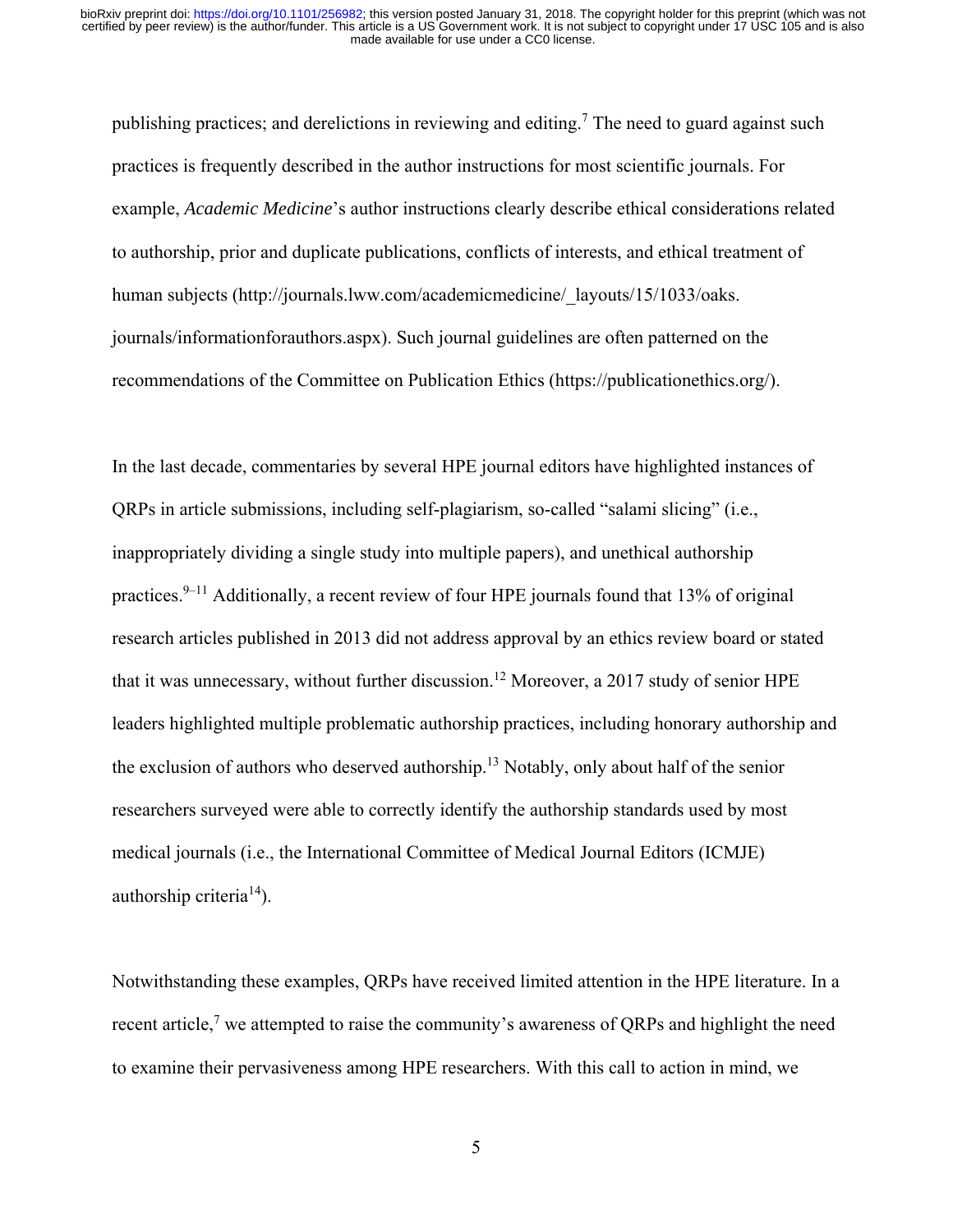conducted the present study to measure the frequency of self-reported QRPs in a diverse, international sample of HPE researchers. In doing so, we hope to continue the conversation about QRPs in our growing HPE field, with the ultimate goal of promoting the responsible conduct of high-quality, ethical research.

# **Method**

To measure the frequency of serious research misconduct and other QRPs, many different approaches have been employed in the literature. These include counts of confirmed cases of researcher fraud and paper retractions, as well research audits by government funders.<sup>8</sup> Such methods are limited because they are calculated based on misconduct that has been discovered, and detecting such misconduct is difficult.<sup>15</sup> Moreover, distinguishing intentional misconduct from honest mistakes is challenging. Therefore, such approaches significantly underestimate the real frequency of QRPs, since only researchers know if they have willfully acted in a questionable or unethical manner.

To address these challenges, survey methods have been used to ask scientists directly about their research behaviors.<sup>4–6,16,17</sup> Like the measurement of any socially undesirable behavior, assessing QRPs via self-report likely underestimates the true prevalence or frequency of the behaviors. Nonetheless, when employed appropriately, survey methods can generate reasonable estimates that provide a general sense of the problem's scope.<sup>18,19</sup>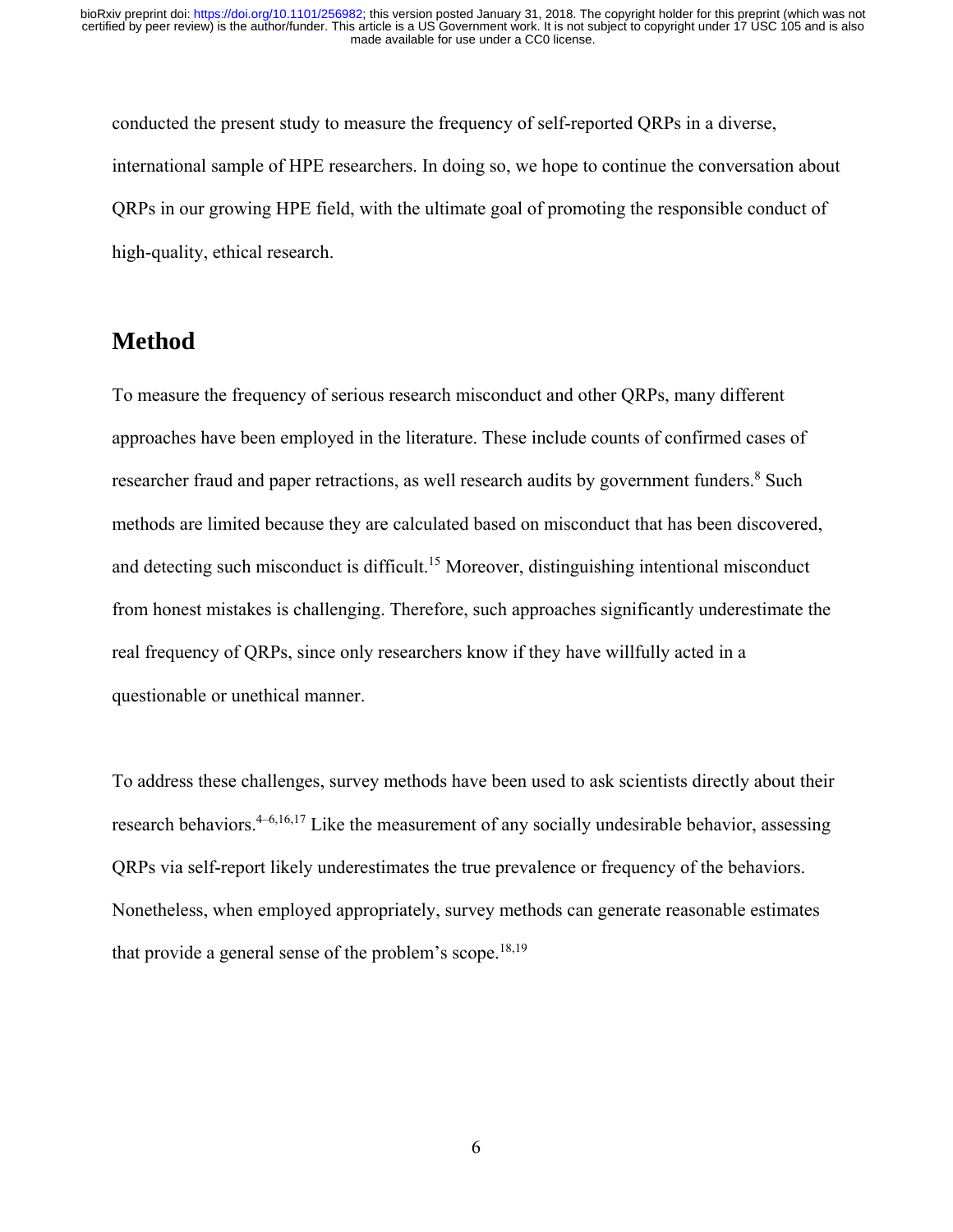Therefore, we administered an anonymous, cross-sectional survey to determine the frequency of QRPs in a sample of HPE researchers. The Ethical Review Board Committee of the Netherlands Association for Medical Education approved this study (Dossier #937).

#### **Survey development**

We developed our survey instrument by adapting several existing surveys. The final version of the survey featured a total of 66 items divided into three sections (see Supplemental Digital Appendix). The first section included 43 items derived from two previously published surveys assessing QRPs in biomedicine.<sup>5,6</sup> The QRP items asked respondents to identify how often they had engaged in the particular research practice. The practices spanned the research continuum, from data collection and storage to study reporting, collaboration, and authorship. The QRP items employed a six-point, Likert-type, frequency-response scale: *never*, *once*, *occasionally*, *sometimes*, *frequently*, and *almost always*. Each item also included the response option *not applicable to my work*.

We slightly modified the original QRP items to improve their clarity and relevance to the HPE research context. For example, the original item "inadequately handled or stored data or (bio)materials" was revised to "inappropriately stored sensitive research data (e.g., data that contains personally identifiable information)." Following these modifications, 19 experienced HPE researchers reviewed the adapted survey items and provided detailed qualitative feedback.<sup>20</sup> Ten of the expert reviewers were women, and all held doctoral degrees (13 PhDs, 4 MD/PhDs, and 2 MDs). On average, the reviewers had published 98.9 journal articles (SD=66.1) findable in PubMed. Based on the date of their first HPE publication, they had been publishing in the field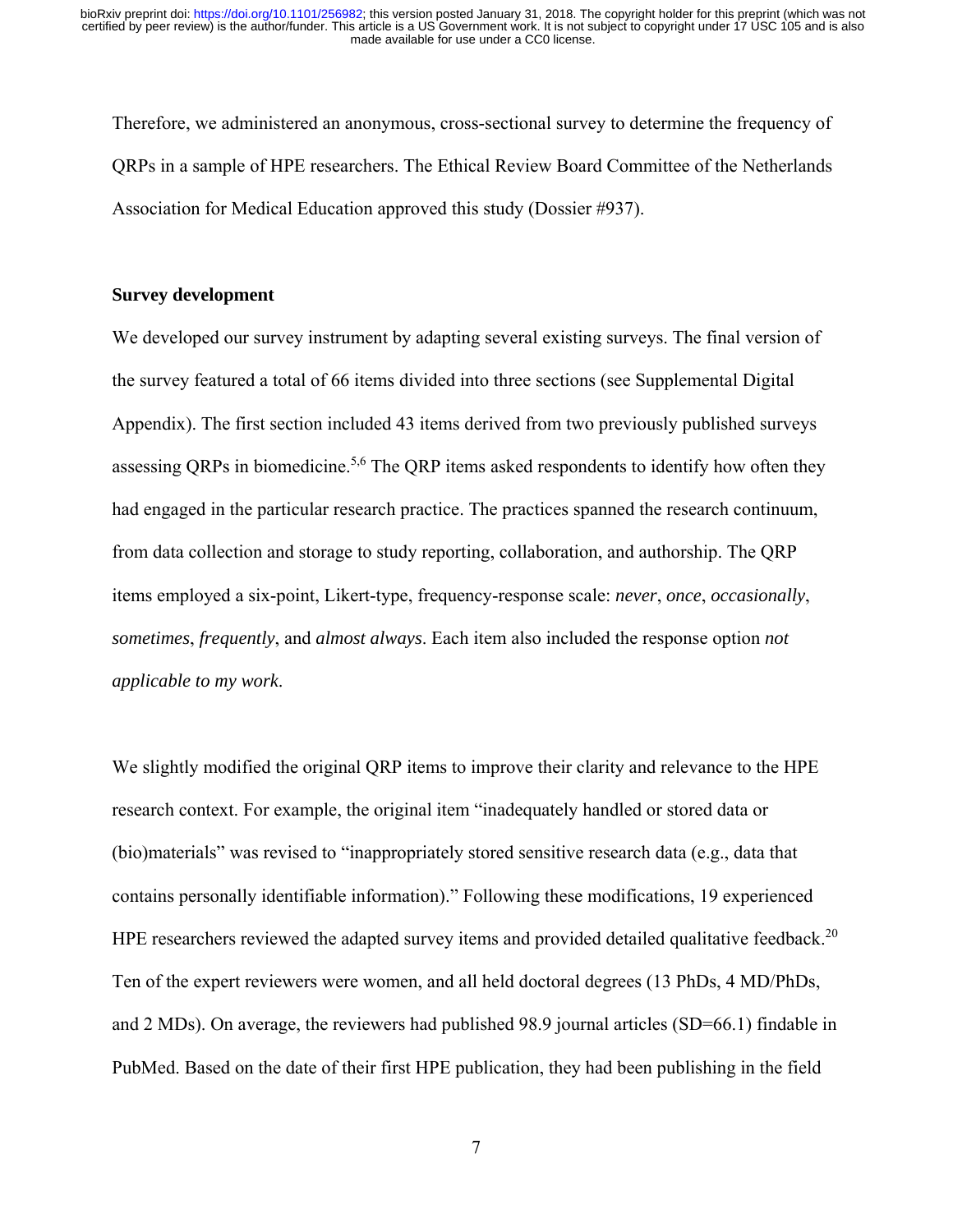for an average of 20.7 years (SD=9.3). Expert reviewers reported their work location as the United States (n=9), Canada (n=3), Europe (n=2), South America (n=1), Africa (n=1), and Australia (n=1), and all but two were identified as full professors.

The expert feedback included comments on item relevance, clarity, missing facets, and suggestions for overall survey improvement. Based on the expert feedback, we revised the survey again; revisions included wording modifications and the development of several new items specific to HPE research. For example, based on the recommendations of several experts, we created the following items related to qualitative research methods, among several others: "misrepresented a participant's words or writings" and "claimed you used a particular qualitative research approach appropriately (e.g., grounded theory) when you knowingly did not."

The second section of the survey included nine publication pressure items<sup>16</sup> (these data are not reported here), and the final section included 13 demographic items. The survey ended with a single, open-ended question, which gave respondents the opportunity to give feedback on the survey instrument itself or provide additional thoughts on QRPs in HPE.

#### **Sampling and survey distribution procedures**

To create our sample, we used two separate approaches. First, we created a "curated sample" by searching Web of Science, Scielo (a database focused on South America), African Journals Online, and Asia Journals Online for articles in over 20 HPE journals published in 2015 and 2016. From these articles, we extracted all available author email addresses, removing duplicate authors. This process generated a sample of 1,840 unique HPE researchers. All names and emails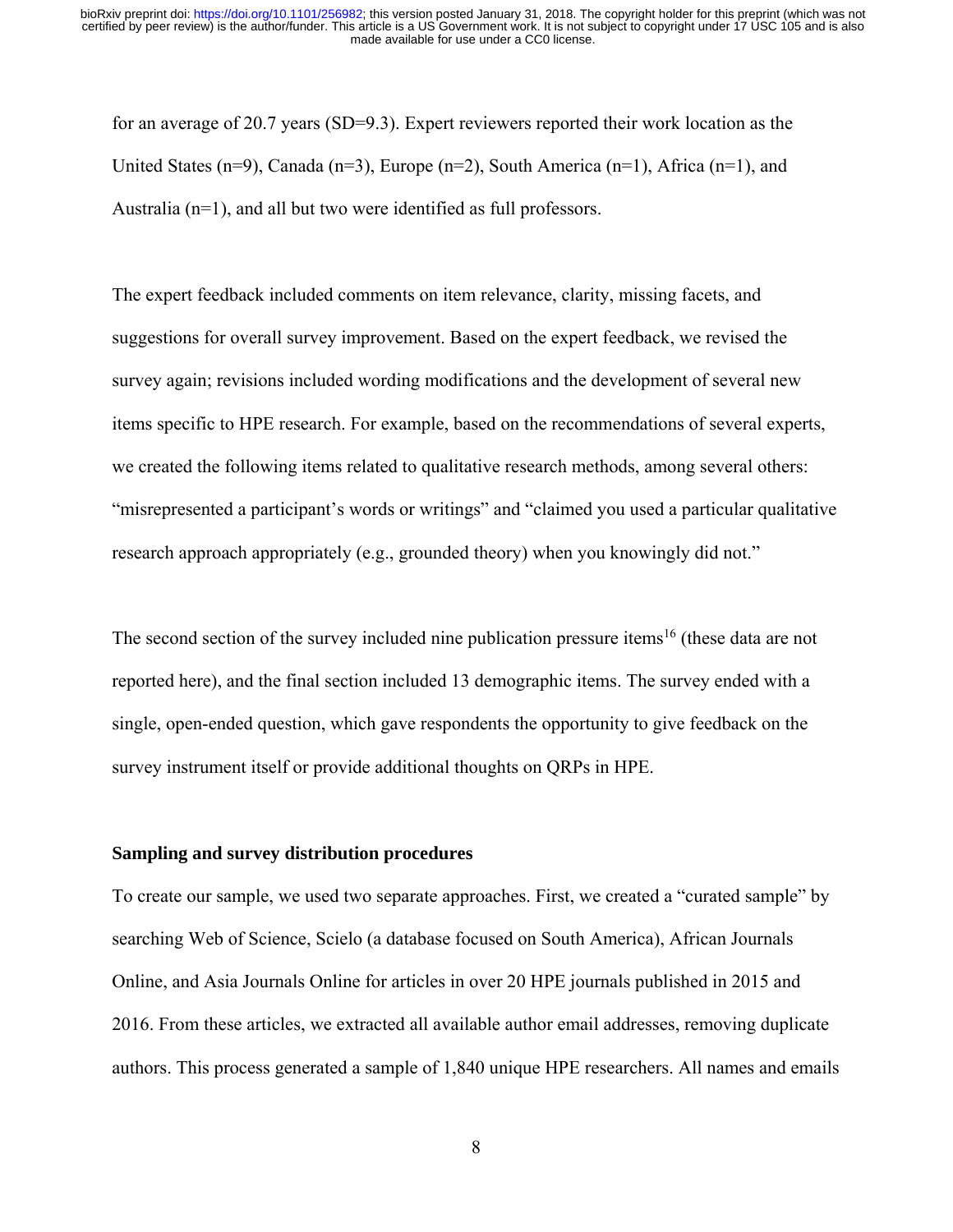were entered into Qualtrics, an online survey tool (Qualtrics, Provo, Utah), and the survey was then distributed in four waves of email invitations: wave 1 (sent November 13, 2017), wave 2 (sent November 20, 2017), wave 3 (sent November 27, 2017), and wave 4 (sent December 11, 2017).

Next, we collected a "social media sample" by posting anonymous links to the survey on our Twitter and Facebook accounts (posted on December 11, 2017). All survey responses obtained from the social media links were tracked separately from those sent to the curated sample. To prevent duplicate submissions, respondents in the social media sample were given the option to select "I have already completed this survey" on the informed consent page.

#### **Statistical analyses**

Prior to analysis, we screened the data for accuracy and missing values. Next, we calculated the response rate in the curated sample using response rate definition #6, as delineated by the American Association for Public Opinion Research.<sup>21</sup> Then, to assess potential nonresponse bias in the curated sample, we used wave analysis to calculate a nonresponse bias statistic.<sup>22</sup> In wave analysis, late respondents are considered proxies for non-responders, and their responses are compared to responses from the first wave. In addition, to determine whether or not it was appropriate to combine the curated and social media samples for analysis, we conducted a multivariate analysis of variance (MANOVA) to compare respondents on several demographic characteristics: age, experience doing HPE research, percentage of work time dedicated to HPE research, and number of peer-reviewed publications. Finally, we calculated descriptive statistics for the total sample, with particular emphasis on the frequency of self-reported QRPs. All data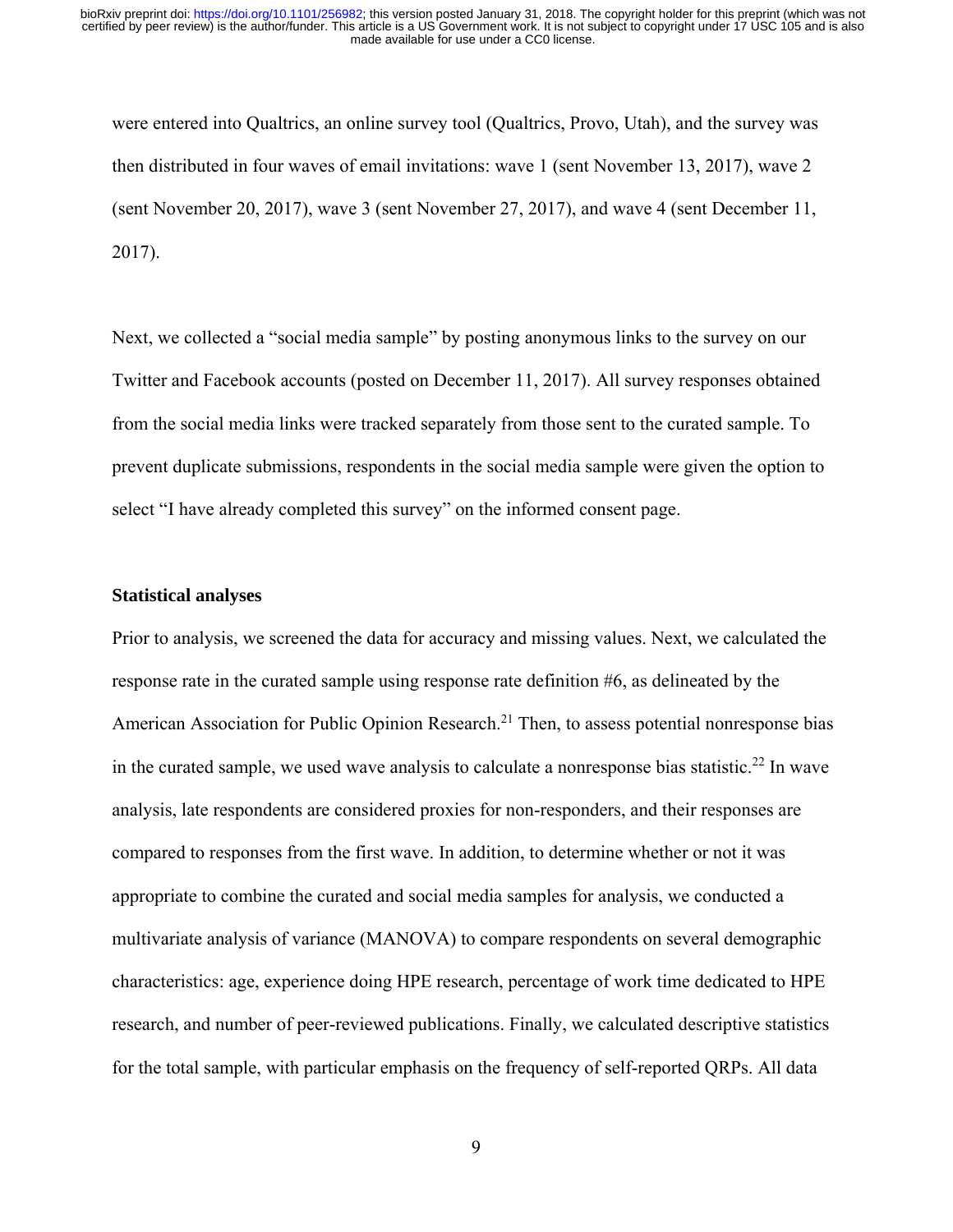analyses and visualizations were conducted using IBM SPSS Statistics (IBM Corporation, New York, NY) and Microsoft Excel (Microsoft Corporation, Redmond, WA), respectively.

# **Results**

Of the 1,840 email invitations sent to HPE researchers in the curated sample, 199 were returned as undeliverable, leaving 1,641 potential respondents. Of these, 463 (28.2%) researchers completed a least a portion of the survey.<sup>21</sup> Results from the wave analysis revealed a nonresponse bias statistic of 0.36. On a six-point, frequency-response scale, this represents a 6% difference, which is unlikely to have a meaningful effect on practical interpretation of the results.22

The social media sample yielded an additional 127 responses. Results from the MANOVA comparing respondents in the curated sample to those in the social media sample revealed statistically significant differences between the two groups  $F(5, 524) = 6.67$ ,  $P < .001$ . In particular, post-hoc analyses revealed that respondents in the social media sample were slightly younger (M=40.7 years) and more inexperienced in HPE research (M=7.5 years) than those in the curated sample (M=47.4 years and M=11.0 years, respectively). That said, the two groups did not differ in terms of percentage of work time spent doing HPE research activities or mean number of peer-reviewed publications. Therefore, because our goal was to explore the frequency of QRPs among a diverse, international sample of HPE researchers, we elected to pool the two samples and analyze the data together.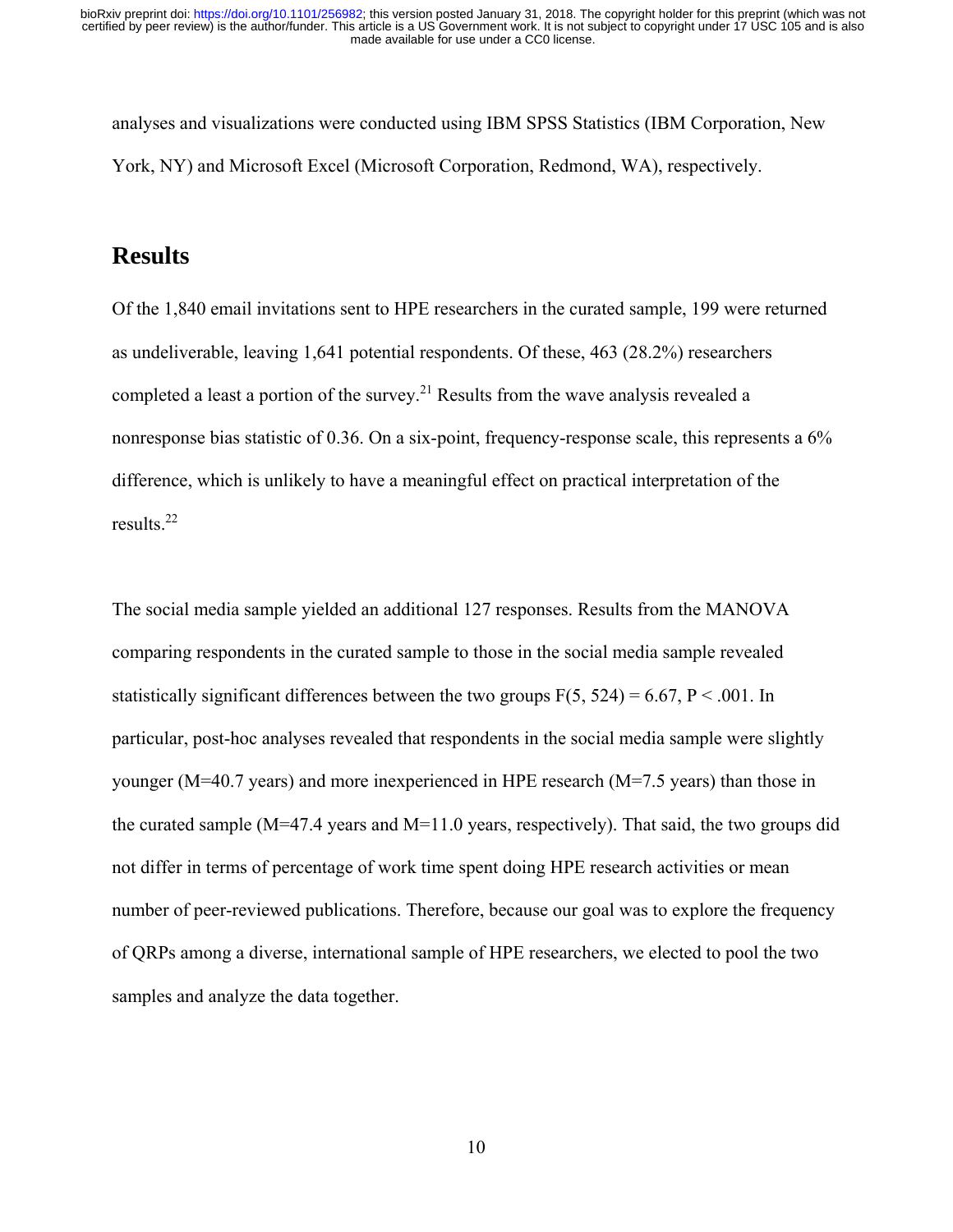Of the 590 respondents in the pooled sample, the mean age was 46 years ( $SD=11.6$ ), and there were 305 (51.7%) women, 246 (41.7%) men, and 39 (6.6%) individuals who did not report their gender. As indicated in Table 1, the sample consisted of HPE researchers from across the World Health Organization's six world regions. The majority reported their location as the United States (26.4%), Europe (23.2%), and Canada (15.3%). Respondents' education, area of study, work context and role, academic rank, and primary research activities are also presented in Table 1. In addition, respondents reported the following: years involved in HPE in any capacity  $(M=14.9 \text{ years}, SD=9.7)$ , years involved in HPE research  $(M=11.3 \text{ years}, SD=8.5)$ , percentage of work time spent conducting HPE research (M=27.3%, SD=23.7%), and total number of peerreviewed publications (M=40.1, SD=55.0).

Table 2 summarizes the frequency of self-reported QRPs, and the Figure provides a visual representation of these results. To simplify the figure, we collapsed the response options of *occasionally*, *sometimes*, *frequently*, and *almost always* into a single frequency option labeled *more than once*. Finally, the Box lists the top 10 most frequently reported QRPs among our respondents, from highest to lowest frequency. As indicated, the most frequently reported QRPs were related to authorship and study reporting practices, as well as issues around data storage, collection, and interpretation. Additionally, 39 (6.7%) respondents reported misrepresenting a participant's words, 31 (5.5%) reported using sections of text from another author's copyrighted material without permission or proper citation, 30 (5.3%)reported inappropriately modifying study results due to pressure from a research advisor or collaborator, 20 (3.4%) reported deleting data before performing analysis without disclosure, and 14 (2.4%) reported fabricating data. Overall, 533 (90.3%) respondents reported at least one QRP.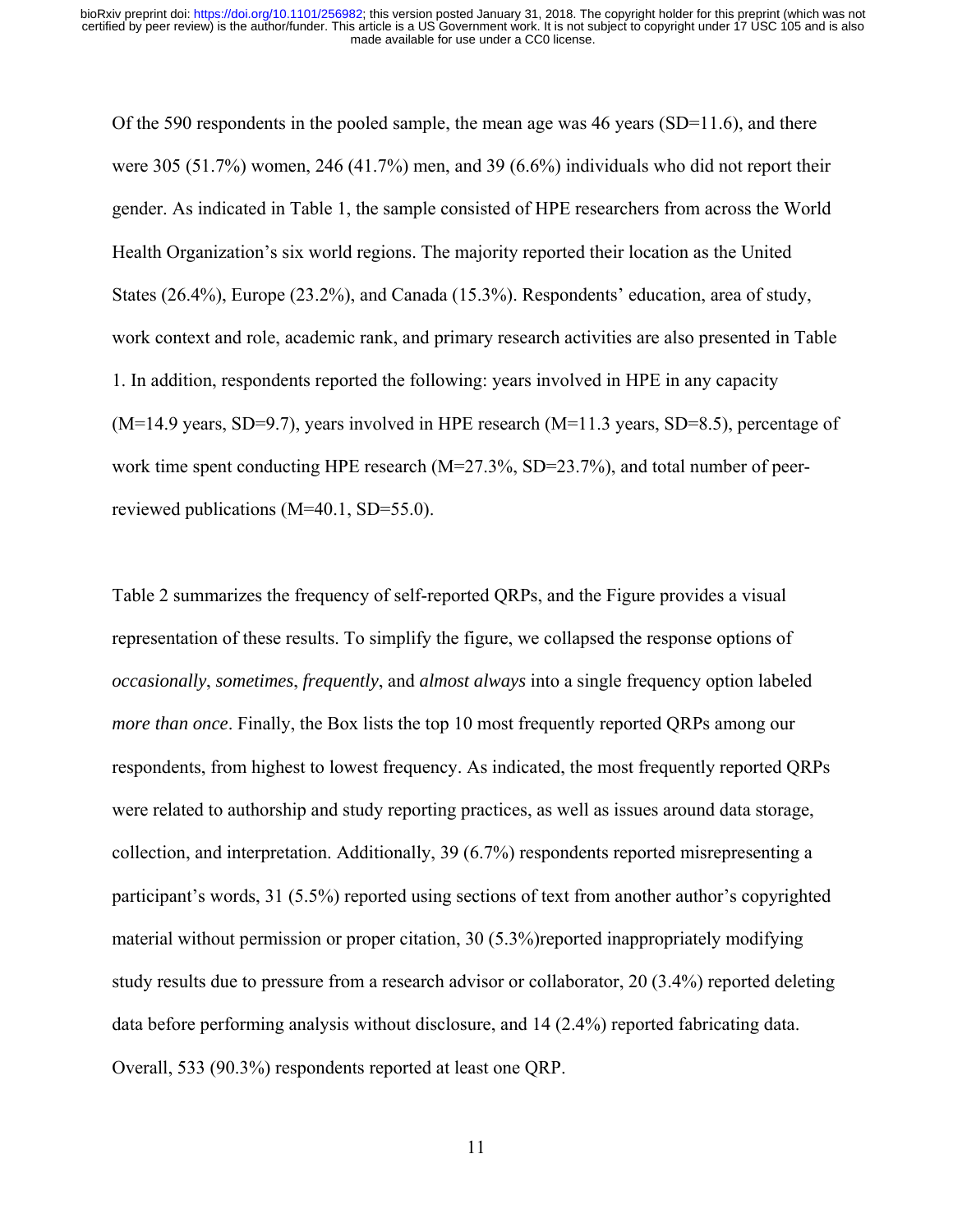**Box** The top 10 most frequently reported QRPs among an international sample of 590 health

professions education researchers (listed from highest to lowest frequency).

- 1. Added one or more authors to a paper who did not qualify for authorship (so-called "honorary authorship")
- 2. Cited articles and or materials that you have not read
- 3. Selectively cited certain papers just to please editors or reviewers
- 4. Inappropriately stored sensitive research data (e.g., data that contains personally identifiable information)
- 5. Selectively cited your own work just to improve your citation metrics
- 6. Ignored a colleague's questionable interpretation of data
- 7. Collected course or curriculum data under the guise of "program evaluation" without human-subjects ethics (IRB) approval with the ultimate intent of using the data for research purposes
- 8. Inappropriately emailed sensitive research data (e.g., data that contains personally identifiable information)
- 9. Accepted authorship for which you did not qualify (so-called "honorary authorship")
- 10. Spread study results over more papers than is appropriate (so-called "salami slicing")

# **Discussion**

This study examined the frequency of self-reported QRPs among HPE researchers, practices that may be detrimental to scientific inquiry.<sup>1,2</sup> To our knowledge, this is the first study to explore QRPs across the HPE research continuum. Taken together, our findings indicate that a substantial proportion of HPE researchers admit to having engaged in a range of QRPs. These results are consistent with the extant literature on research misconduct in other fields,  $4-6,8,16$  and they are important because QRPs can waste resources, provide an unfair advantage to some researchers over others, and ultimately impede scientific progress. Therefore, this study raises significant concerns about the credibility of HPE research, suggesting that our community may need to take a hard look at its ethical norms and research culture.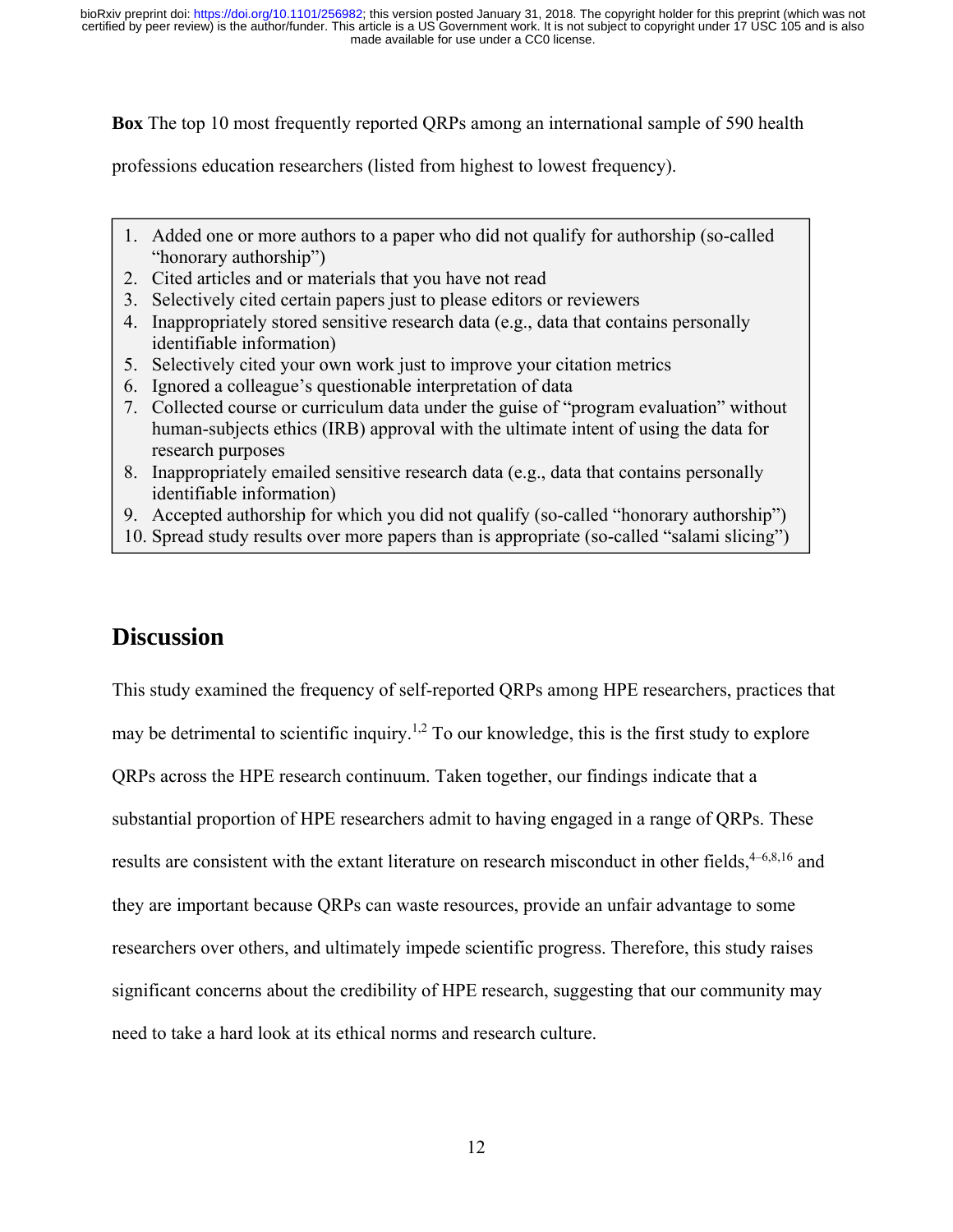In our survey, we asked respondents about a range of problematic behaviors, from clear misconduct (data fabrication) and falsification (distortion of results) to plagiarism (copying ideas or words without attribution) and authorship manipulation (e.g., honorary authorship). As Fanelli<sup>8</sup> noted in his review of research misconduct, certain activities (e.g., honorary authorship or excluding study limitations) are qualitatively different than fabrication and falsification because they do not *directly* distort the quality of the science, per se. However, the damage done to the scientific enterprise by these "less severe" and more ambiguous QRPs may be proportionally greater than deliberate misconduct, for the simple reason that such practices occur more frequently. For example, 20.1% of HPE respondents reported one or more instances of "salami slicing." While some may think of this as a minor offense, the practice fills the literature with more articles than is seemingly necessary.<sup>1,10</sup> So, not only does this activity unfairly reward authors and waste resources (e.g., editorial time and journal space), it also can inflate the significance of a given finding, which in turn can distort the outcomes of meta-analyses and other types of systematic reviews.10,23

It is worth stating that the interpretation of our results is limited by the nature of the survey methodology employed and, in particular, by the threat of nonresponse bias (especially considering the sensitive nature of the topic under study).<sup>5,6</sup> Therefore, it is reasonable to ask: (1) how reliable are these frequency estimates, and (2) what can they really say about the actual frequency of QRPs among HPE researchers? Although we did not assess score reliability in the present study, we argue here, as others have previously,  $5,8,16$  that self-reports of QRPs likely underestimate the real frequency of questionable behaviors. Researchers who have acted unethically are undoubtedly hesitant to reveal such activities in a survey, despite all assurances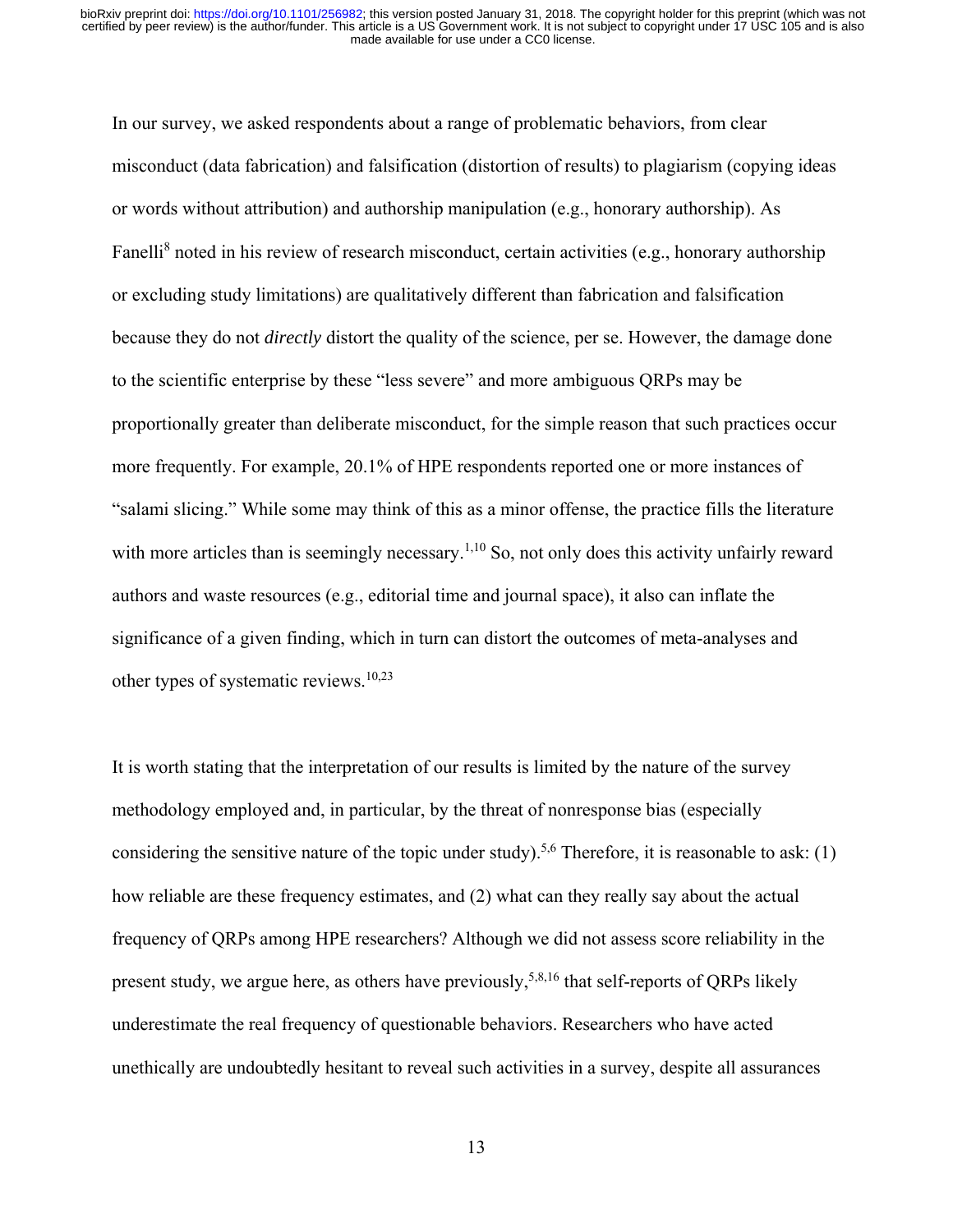of anonymity. What is more, the opposite—researchers admitting to unethical or otherwise questionable practices that they did not do—seems unlikely.<sup>8</sup> Therefore, we speculate that QRPs may be even more widespread in our community than our estimates imply. Nevertheless, rather than establishing an absolute prevalence of QRPs in HPE, we believe these data are better suited for helping the community understand the nature of the most common QRPs and begin finding feasible solutions to improve our research enterprise.

Questionable research practices related to authorship were some of the most frequently reported behaviors in this study, particularly the practice of giving or accepting unwarranted authorship (so-called "honorary authorship"). Honorary authorship is unethical in academic publishing because individuals who have not sufficiently contributed to the work unfairly receive credit as an author and misrepresent their contributions in the scientific literature.<sup>24</sup> Our findings corroborate the results of a recent survey of established HPE researchers,<sup>13</sup> and it seems we are not alone in these practices.  $24-26$  For example, a 2008 study of six high-impact medical journals found that 17.6% of corresponding authors admitted to including honorary authors.<sup>24</sup> In a separate survey of radiology researchers, 58.9% of respondents reported that they had written a paper with a co-author whose contributions did not merit authorship.<sup>27</sup> In some fields, including HPE, this practice has led journals to require authors to sign an author contribution agreement to verify their explicit authorship roles.<sup>28</sup> The effectiveness of such requirements is unknown and could be a fruitful area for additional research.

Of note in our findings, the frequency of authors giving honorary authorship and those accepting honorary authorship were not equivalent: 60.6% admitted to adding undeserving authors whereas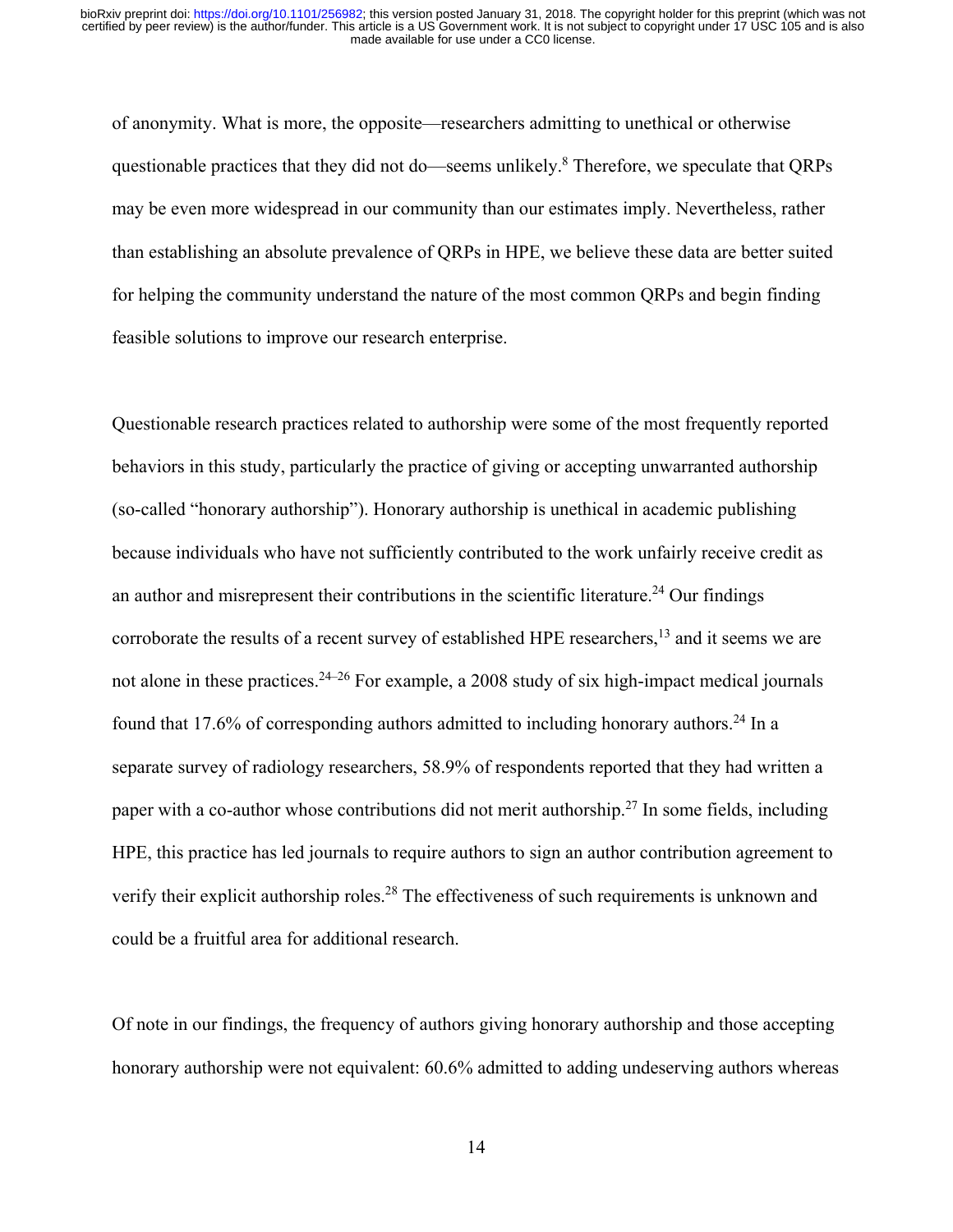only 22.7% admitted to accepting honorary authorship. This mismatch suggests that HPE researchers may not fully understand authorship criteria. It may also be a concrete example of the so-called "Muhammad Ali effect"—the idea that individuals often see themselves as more likely to perform good acts and less likely to perform bad acts than others.<sup>29</sup> Regardless of the mechanism, this finding indicates the need for increased author communication and better shared understanding of author roles and responsibilities, such as those set forth by the ICMJE (http://www.icmje.org/recommendations/browse/roles-and-responsibilities/defining-the-role-ofauthors-and-contributors.html).

A complete discussion of all the QRPs assessed in this study is outside the scope of this paper. While readers may debate the degree to which some of these behaviors are unethical or otherwise problematic, we should note, as described above, that seemingly minor infractions can have far-reaching negative consequences. For example, by employing QRPs like p-hacking (i.e., manipulating data or analyses until nonsignificant results become significant) $30,31$  or taking advantage of other types of "researcher degrees of freedom,"32 scientists can discover "illusory results"33 that actually represent artifacts of their study design and analytic approach, as opposed to legitimate findings that can be replicated.<sup>34,35</sup> Some have argued that such behaviors are the result of individual researchers responding to a set of incentives, the most important of which are rewards for the *quantity* (not the quality) of their publications.<sup>16,36</sup> A compelling way to view these behaviors is through the evolutionary lens of natural selection. Smaldino and McElreath<sup>37</sup> made this point, contending that "The persistence of poor methods results partly from incentives that favor them, leading to the natural selection of bad science. This dynamic requires no conscious strategizing—no deliberate cheating nor loafing—by scientists, only that publication is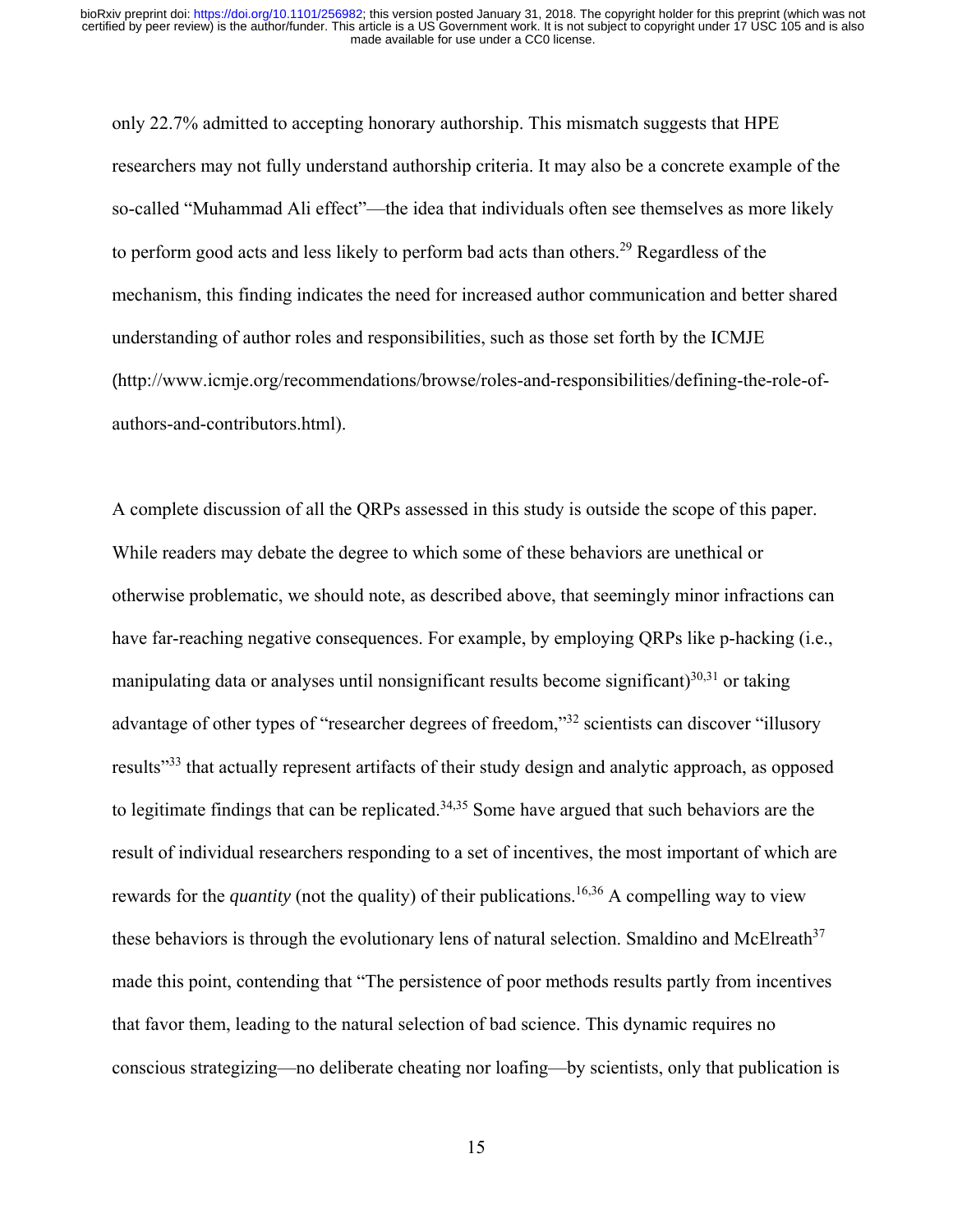a principal factor for career advancement." If one accepts this thesis, then the most effective way to improve research practices, and the quality of the corresponding science, is to change incentive structures at the institutional level.<sup>37</sup>

#### **Limitations and future directions**

The current study has limitations. First, nonresponse bias is a legitimate concern, especially considering the modest response rate (28.2%) in the curated sample. That said, recent research suggests that response rate may be a flawed indicator of response quality and representativeness.38,39 Moreover, the wave analysis results indicate that nonresponse bias was limited in our sample. Nonetheless, investigators should build on these initial results by examining QRPs among a larger, more global sample of HPE researchers.

A second limitation relates to the inherent challenge of assessing complex, context-specific research behaviors with a survey that requires respondents to self-assess their own practices.<sup>40,41</sup> Because some of the QRPs on our survey are judgment calls, their evaluation likely requires more detail and nuance than an individual survey item can provide.<sup>40</sup> So, while the practice of fabricating data is fairly straightforward (and never justified), the same cannot be said for something like inappropriately storing sensitive research data. The latter practice is open to interpretation: what is considered "inappropriate storage" to one researcher might seem perfectly fine to another. We attempted to reduce this type of ambiguity in our survey items by employing a rigorous expert review process, which resulted in several revised (and we believe, improved) survey items. But, ultimately, "survey self-reports can never fully rule out ambiguities in meaning, limitations in autobiographical memory, or motivated biases."40 Thus, future work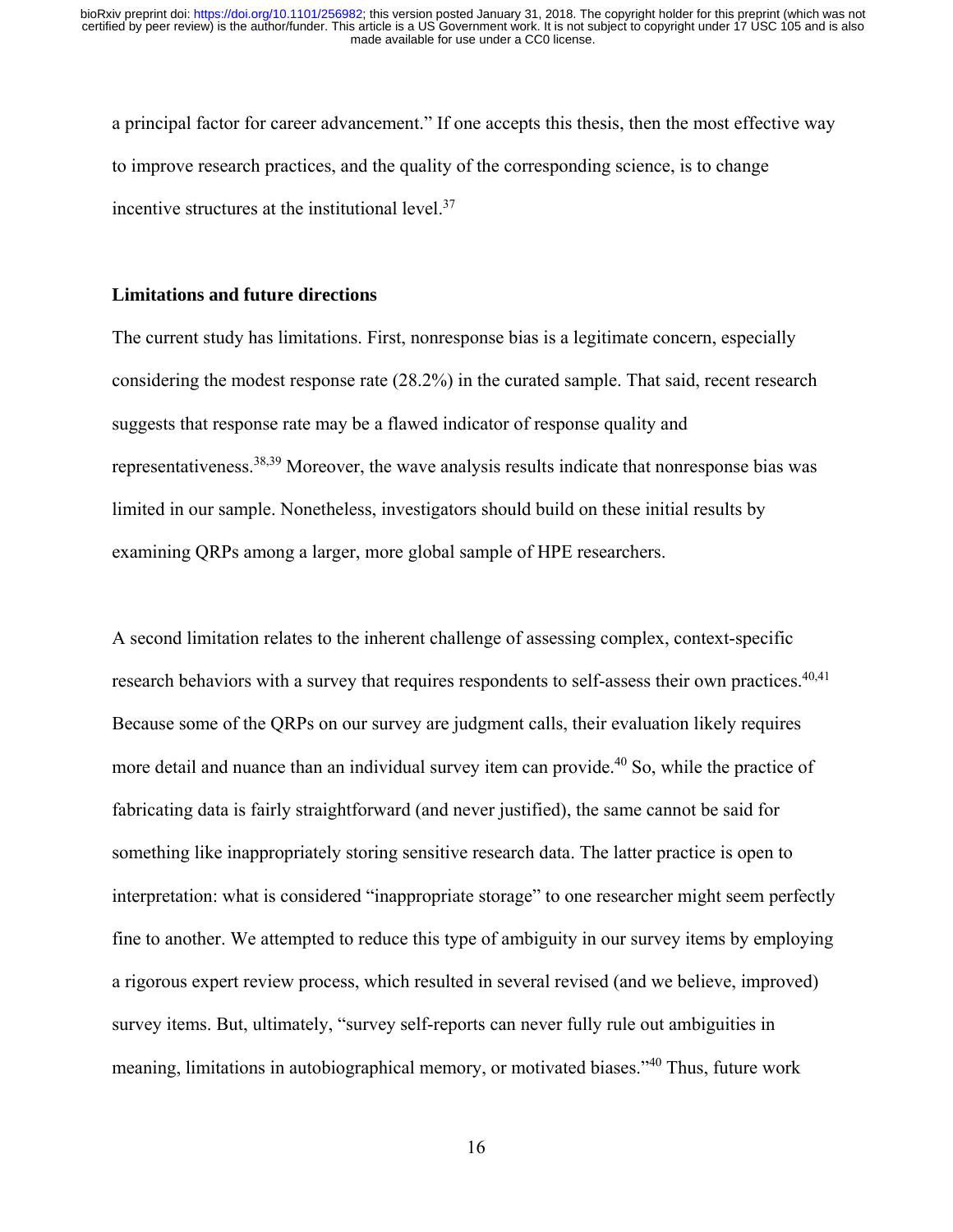might apply qualitative research methods to address some of these limitations and further unpack the nature of QRPs in HPE.

Finally, we administered our survey in English and did not ask respondents to focus on a particular time period. These implementation and design choices could have negatively affected data quality. For example, several respondents noted in their written comments that ethical standards related to human-subjects research had evolved over time. Future research could address this problem by limiting the time period that respondents are asked to consider.<sup>5</sup>

#### **Recommendations for practice**

As HPE continues to mature as a field, it is essential that we explicitly confront our obligation to conduct our research in an ethical and responsible manner. Previously, we suggested a number of recommendations to improve practice,<sup>7</sup> and the findings reported here indicate the time is *now* to implement these and other policy changes. Our recommended approaches included: (1) empowering research mentors as role models, (2) openly airing research dilemmas and infractions, (3) protecting whistleblowers, (4) establishing mechanisms for facilitating responsible research (e.g., creating HPE-specific institutional review boards<sup>42</sup>), and (5) rewarding responsible researchers (e.g., providing grant funding and publication opportunities for replication studies<sup>34</sup>). These are institution-level approaches; they embrace the idea that QRPs are not simply the result of individual researchers acting badly. Instead, there are important contextual factors that influence researcher behavior (e.g., social norms, power disparities, institutional policies, and academic incentives).7 Examples of initiatives being tried in other fields and institutions include promotion and tenure guidelines that privilege publication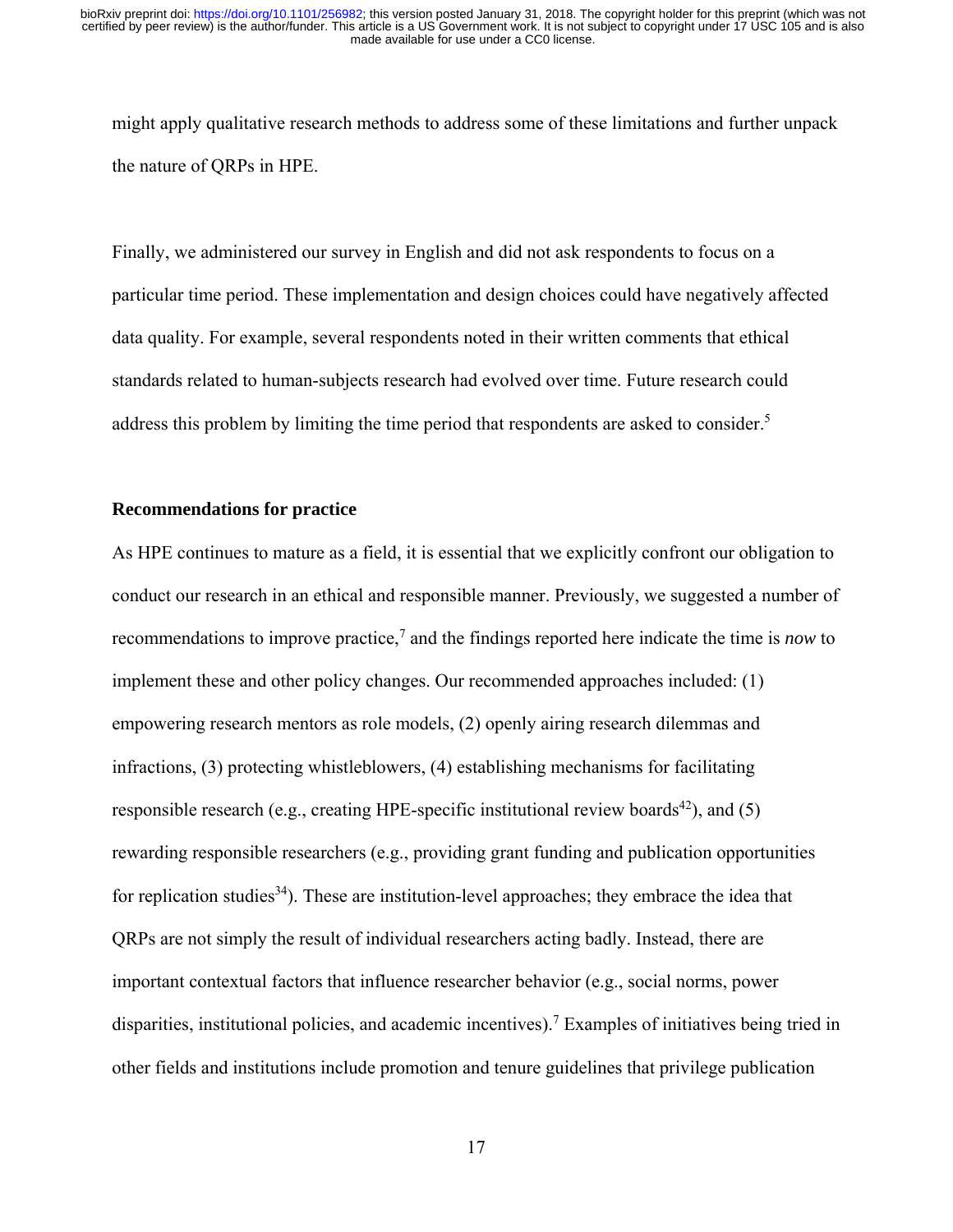quality over quantity,<sup>43</sup> study pre-registration plans,<sup>33</sup> and other open-science practices (e.g., open data and materials sharing).<sup>44</sup> All of these approaches require study to determine their efficacy in HPE.

#### **In summary**

Cultivating the responsible conduct of research is essential if we are to maintain scientific integrity and engender public confidence in our research.<sup>1,2</sup> This study raises significant concerns about the credibility of HPE research and presents a somewhat pessimistic picture of our community. We should be clear though—most HPE scientists surveyed did *not* report the vast majority of QRPs. They are presumably doing good science. Nevertheless, we believe reforms are needed. In addition, we recommend future research to monitor QRPs in HPE and evaluate the effectiveness of policies designed to improve the integrity of our research enterprise.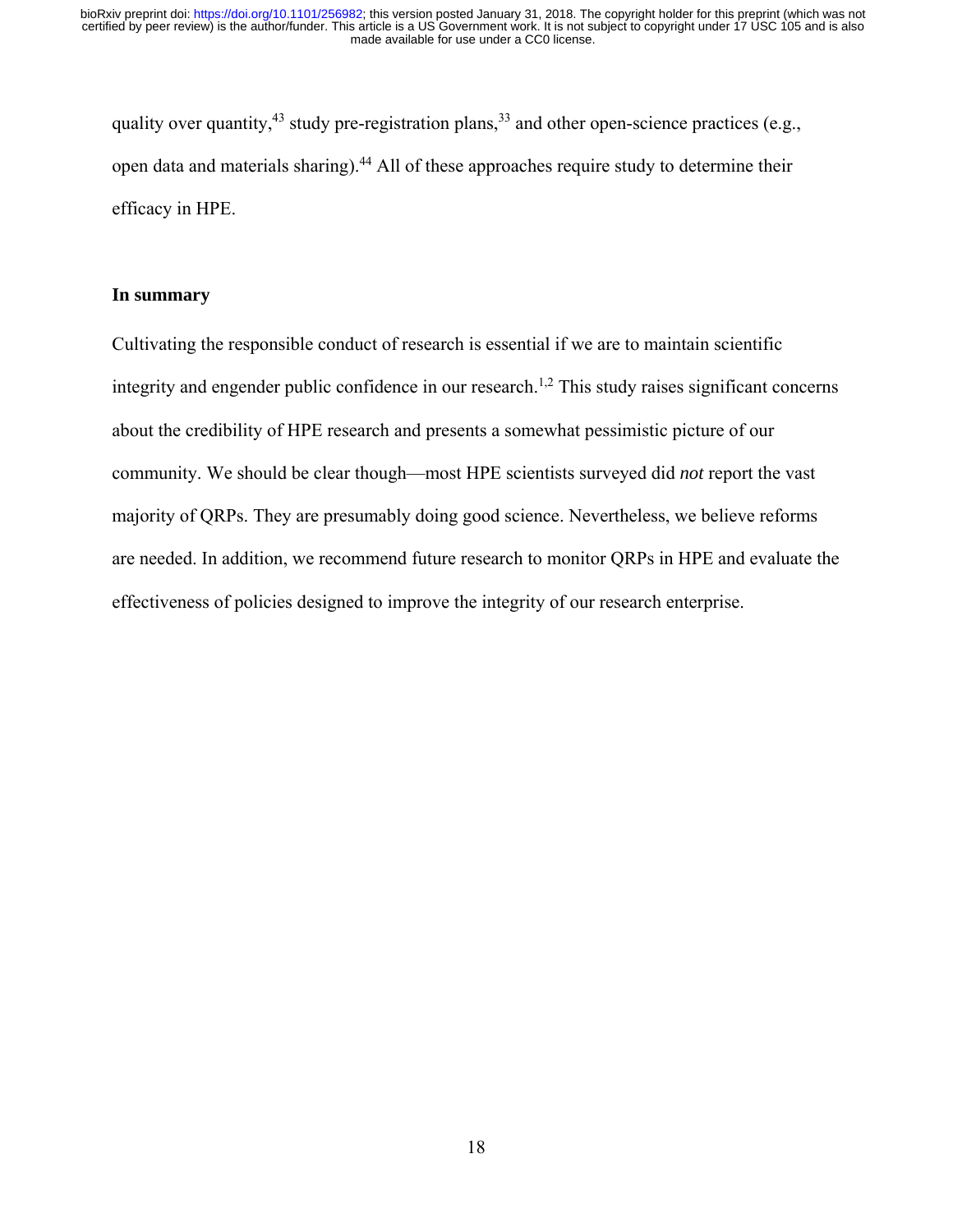*Acknowledgments:* The authors wish to sincerely thank all of the HPE researchers who took the time (and had the courage) to complete our survey.

*Funding/Support*: None reported.

*Other disclosures*: None reported.

*Ethical approval*: The Ethical Review Board Committee of the Netherlands Association for Medical Education approved this study (Dossier #937).

*Disclaimer*: The views expressed in this article are those of the authors and do not necessarily

reflect the official policy or position of the Uniformed Services University of the Health

Sciences, the U.S. Navy, the Department of Defense, or the U.S. Government.

Written work prepared by employees of the Federal Government as part of their official duties is, under the U.S. Copyright Act, a "work of the United States Government" for which copyright protection under Title 17 of the United States Code is not available. As such, copyright does not extend to the contributions of employees of the Federal Government.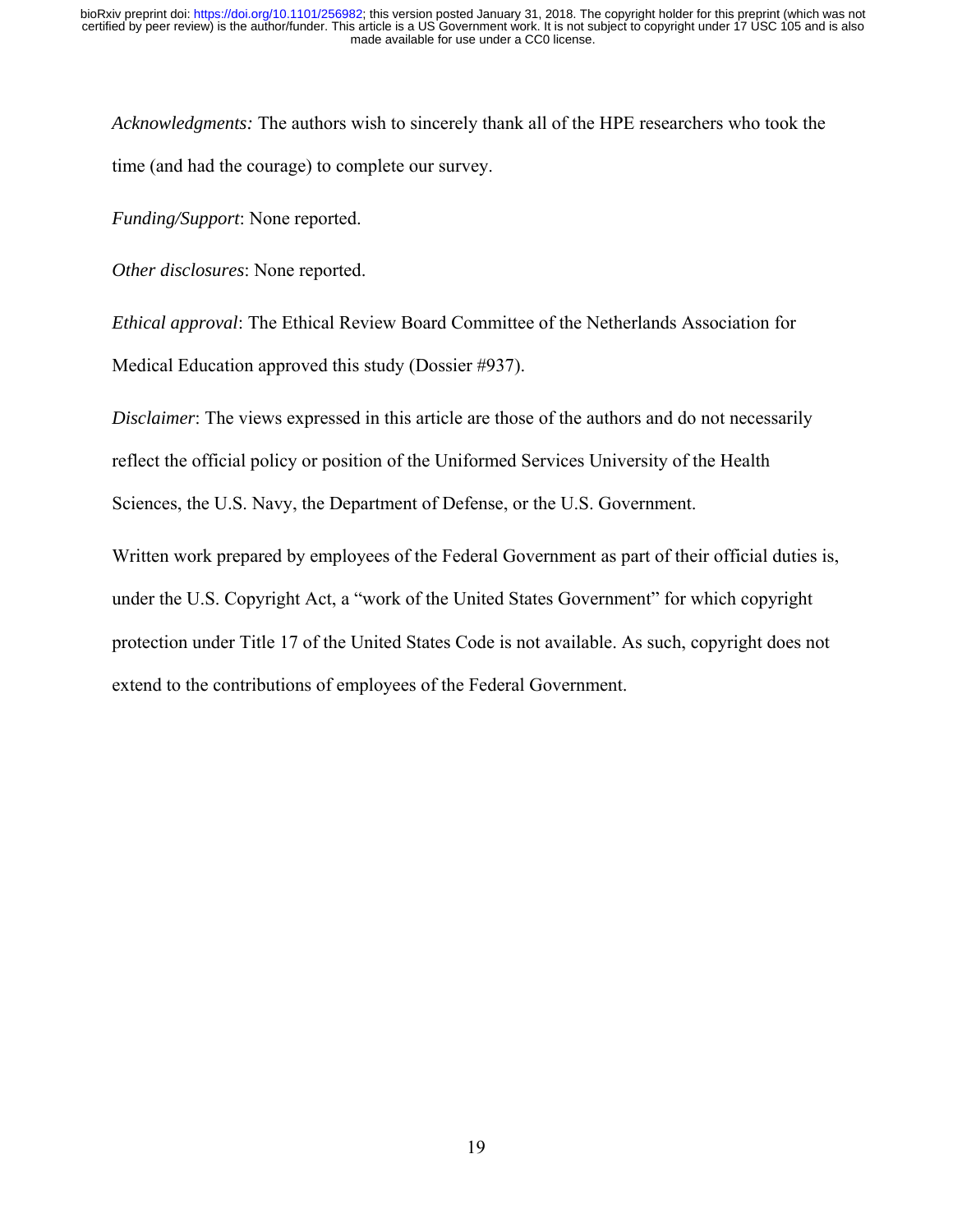# **References**

- 1. Steneck NH. Fostering integrity in research: definitions, current knowledge, and future directions. *Sci Eng Ethics*. 2006;12(1):53-74.
- 2. Martinson BC, Anderson MS, de Vries R. Scientists behaving badly. *Nature*. 2005;435(7043):737-738. doi:10.1038/435737a.
- 3. Steneck NH. Introduction to the Responsible Conduct of Research. https://ori.hhs.gov/sites/default/files/rcrintro.pdf. Accessed January 15, 2018.
- 4. John LK, Loewenstein G, Prelec D. Measuring the Prevalence of Questionable Research Practices With Incentives for Truth Telling. *Psychol Sci*. 2012;23(5):524-532. doi:10.1177/0956797611430953.
- 5. Tijdink JK, Bouter LM, Veldkamp CLS, van de Ven PM, Wicherts JM, Smulders YM. Personality Traits Are Associated with Research Misbehavior in Dutch Scientists: A Cross-Sectional Study. Dorta-González P, ed. *PLoS One*. 2016;11(9):e0163251. doi:10.1371/journal.pone.0163251.
- 6. Bouter LM, Tijdink J, Axelsen N, Martinson BC, ter Riet G. Ranking major and minor research misbehaviors: results from a survey among participants of four World Conferences on Research Integrity. *Res Integr Peer Rev*. 2016;1(1):17. doi:10.1186/s41073-016-0024-5.
- 7. Maggio LA, Artino AR, Picho K, Driessen EW. Are You Sure You Want to Do That? Fostering the Responsible Conduct of Medical Education Research. *Acad Med*. July 2017:1. doi:10.1097/ACM.0000000000001805.
- 8. Fanelli D. How Many Scientists Fabricate and Falsify Research? A Systematic Review and Meta-Analysis of Survey Data. Tregenza T, ed. *PLoS One*. 2009;4(5):e5738.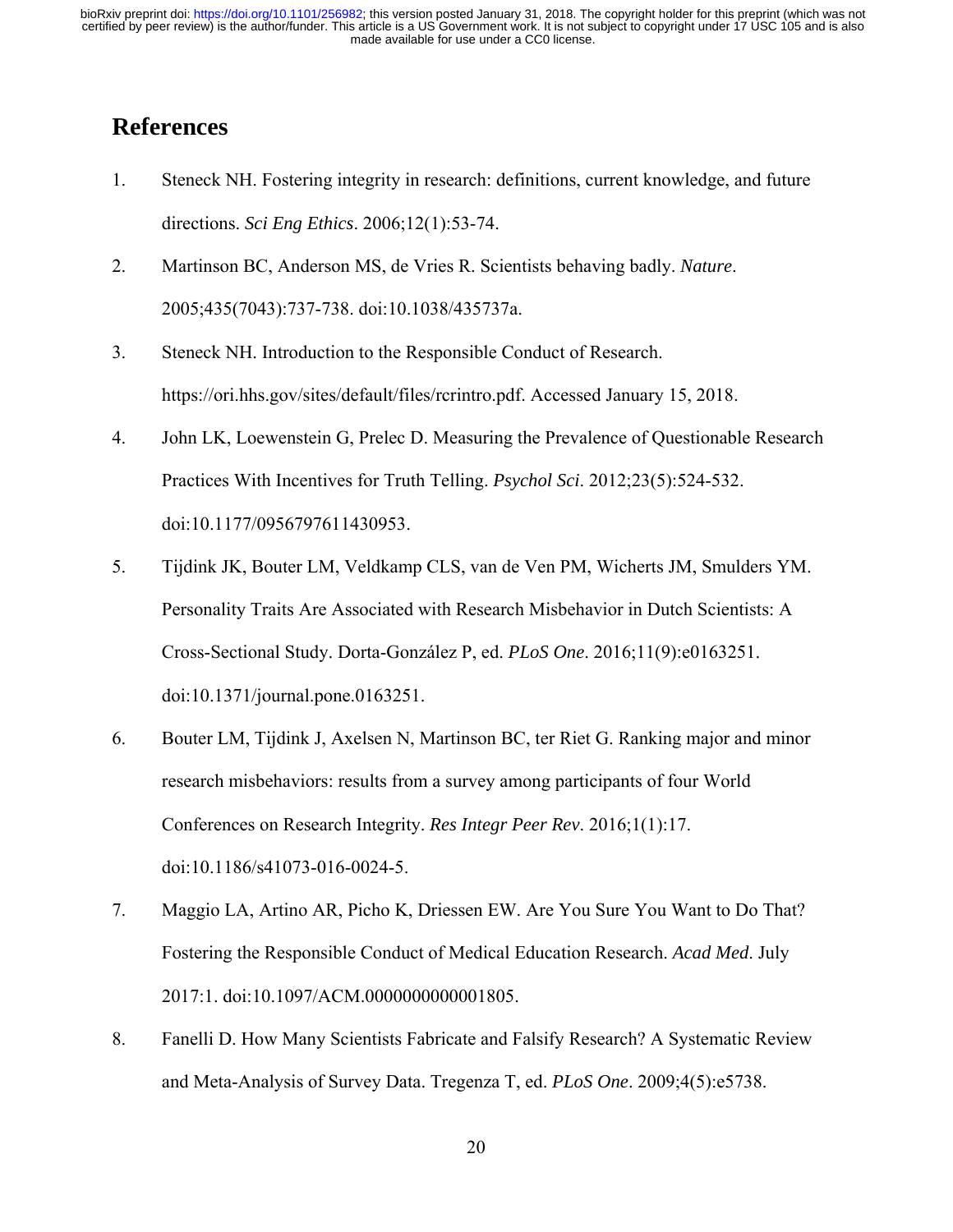doi:10.1371/journal.pone.0005738.

- 9. Brice J, Bligh J, Bordage G, et al. Publishing ethics in medical education journals. *Acad Med*. 2009;84(10 Suppl):S132-4. doi:10.1097/ACM.0b013e3181b36f69.
- 10. Eva KW. How would you like your salami? A guide to slicing. *Med Educ*. 2017;51(5):456-457. doi:10.1111/medu.13285.
- 11. ten Cate O. Why the ethics of medical education research differs from that of medical research. *Med Educ*. 2009;43(7):608-610. doi:10.1111/j.1365-2923.2009.03385.x.
- 12. Hally E, Walsh K. Research ethics and medical education. *Med Teach*. 2016;38(1):105- 106. doi:10.3109/0142159X.2014.956068.
- 13. Uijtdehaage S, Mavis B, Durning SJ. Whose paper is it anyway? Authorship criteria according to established scholars in health professions education. *Acad Med*.
- 14. International Committee of Medical Journal Editors. Recommendations for the Conduct, Reporting, Editing, and Publication of Scholarly Work in Medical Journals. 2017. http://www.icmje.org/icmje-recommendations.pdf. Accessed January 15, 2018.
- 15. White C, ed. *The COPE Report 2000: Annual Report of the Committee on Publication Ethics*. London, UK: BMJ Books; 2000.
- 16. Tijdink JK, Verbeke R, Smulders YM. Publication Pressure and Scientific Misconduct in Medical Scientists. *J Empir Res Hum Res Ethics*. 2014;9(5):64-71. doi:10.1177/1556264614552421.
- 17. Anderson MS, Horn AS, Risbey KR, Ronning EA, De Vries R, Martinson BC. What Do Mentoring and Training in the Responsible Conduct of Research Have To Do with Scientists' Misbehavior? Findings from a National Survey of NIH-Funded Scientists. *Acad Med*. 2007;82(9):853-860. doi:10.1097/ACM.0b013e31812f764c.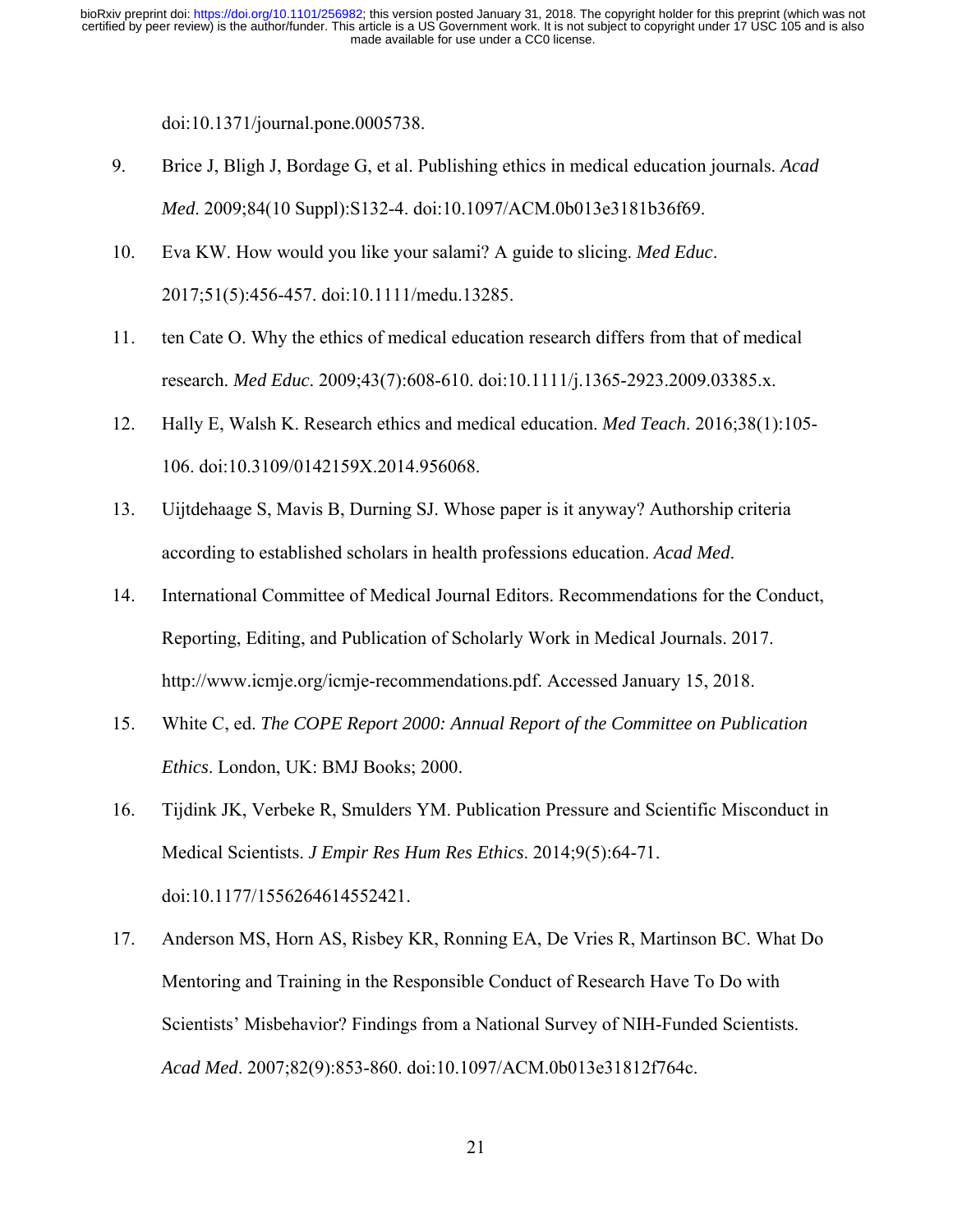- 18. Schaeffer NC, Dykema J. Questions for Surveys: Current Trends and Future Directions. *Public Opin Q*. 2011;75(5):909-961. doi:10.1093/poq/nfr048.
- 19. Tourangeau R, Yan T. Sensitive questions in surveys. *Psychol Bull*. 2007;133(5):859-883. doi:10.1037/0033-2909.133.5.859.
- 20. Artino Jr. AR, La Rochelle JS, Dezee KJ, Gehlbach H. Developing questionnaires for educational research: AMEE Guide No. 87. *Med Teach*. 2014;36:463-474. doi:10.3109/0142159x.2014.889814.
- 21. The American Association for Public Opinion Research. *Standard Definitions: Final Dispositions of Case Codes and Outcome Rates for Surveys*. 9th ed. AAPOR; 2016.
- 22. Phillips AW, Reddy S, Durning SJ. Improving response rates and evaluating nonresponse bias in surveys: AMEE Guide No. 102. *Med Teach*. 2016;38(3):217-228. doi:10.3109/0142159X.2015.1105945.
- 23. Supak Smolcić V. Salami publication: definitions and examples. *Biochem medica*. 2013;23(3):237-241. doi:10.11613/BM.2013.030.
- 24. Wislar JS, Flanagin A, Fontanarosa PB, Deangelis CD. Honorary and ghost authorship in high impact biomedical journals: a cross sectional survey. *BMJ*. 2011;343:d6128.
- 25. Kornhaber RA, McLean LM, Baber RJ. Ongoing ethical issues concerning authorship in biomedical journals: an integrative review. *Int J Nanomedicine*. 2015;10:4837-4846. doi:10.2147/IJN.S87585.
- 26. Vera-Badillo FE, Napoleone M, Krzyzanowska MK, et al. Honorary and ghost authorship in reports of randomised clinical trials in oncology. *Eur J Cancer*. 2016;66:1-8. doi:10.1016/J.EJCA.2016.06.023.
- 27. Eisenberg RL, Ngo L, Boiselle PM, Bankier AA. Honorary Authorship in Radiologic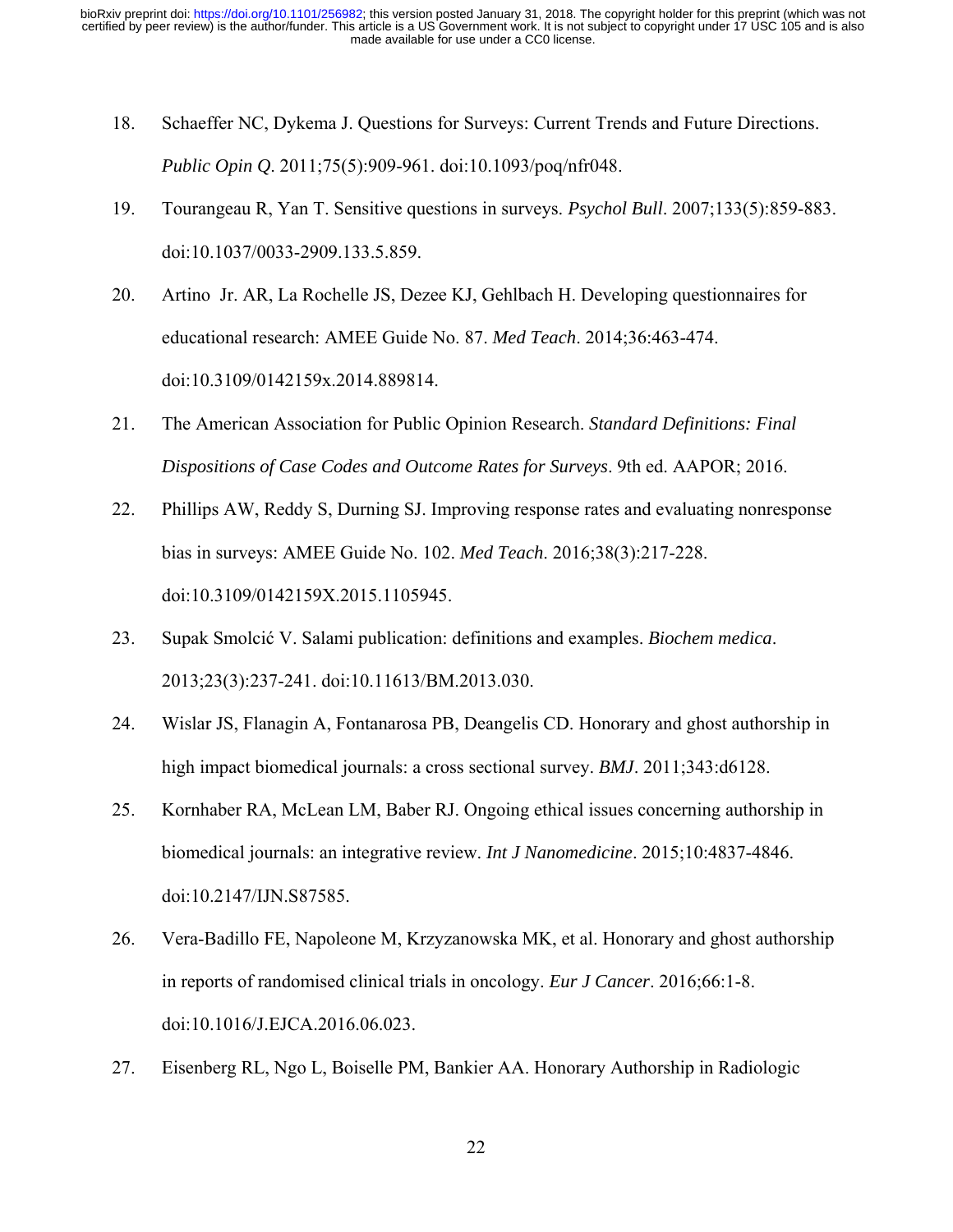Research Articles: Assessment of Frequency and Associated Factors. *Radiology*. 2011;259(2):479-486. doi:10.1148/radiol.11101500.

- 28. Lundberg GD, Flanagin A. New Requirements for Authors: Signed Statements of Authorship Responsibility and Financial Disclosure. *JAMA J Am Med Assoc*. 1989;262(14):2003. doi:10.1001/jama.1989.03430140121037.
- 29. Allison ST, Messick DM, Goethals GR. On Being Better but not Smarter than Others: The Muhammad Ali Effect. *Soc Cogn*. 1989;7(3):275-295. doi:10.1521/soco.1989.7.3.275.
- 30. Head ML, Holman L, Lanfear R, Kahn AT, Jennions MD. The Extent and Consequences of P-Hacking in Science. *PLOS Biol*. 2015;13(3):e1002106. doi:10.1371/journal.pbio.1002106.
- 31. Nuzzo R. Scientific method: Statistical errors. *Nature*. 2014;506(7487):150-152. doi:10.1038/506150a.
- 32. Simmons JP, Nelson LD, Simonsohn U. False-positive psychology: undisclosed flexibility in data collection and analysis allows presenting anything as significant. *Psychol Sci*. 2011;22(11):1359-1366. doi:10.1177/0956797611417632.
- 33. Gehlbach H, Robinson CD. Mitigating Illusory Results through Preregistration in Education. *J Res Educ Eff*. October 2017:1-20. doi:10.1080/19345747.2017.1387950.
- 34. Picho K, Maggio LA, Artino AR. Science: the slow march of accumulating evidence. *Perspect Med Educ*. 2016;5(6):350-353. doi:10.1007/s40037-016-0305-1.
- 35. Ioannidis JPA. Why Most Published Research Findings Are False. *PLoS Med*. 2005;2(8):e124. doi:10.1371/journal.pmed.0020124.
- 36. Horton R. Offline: What is medicine's 5 sigma? *Lancet*. 2015;385(9976):1380. doi:10.1016/S0140-6736(15)60696-1.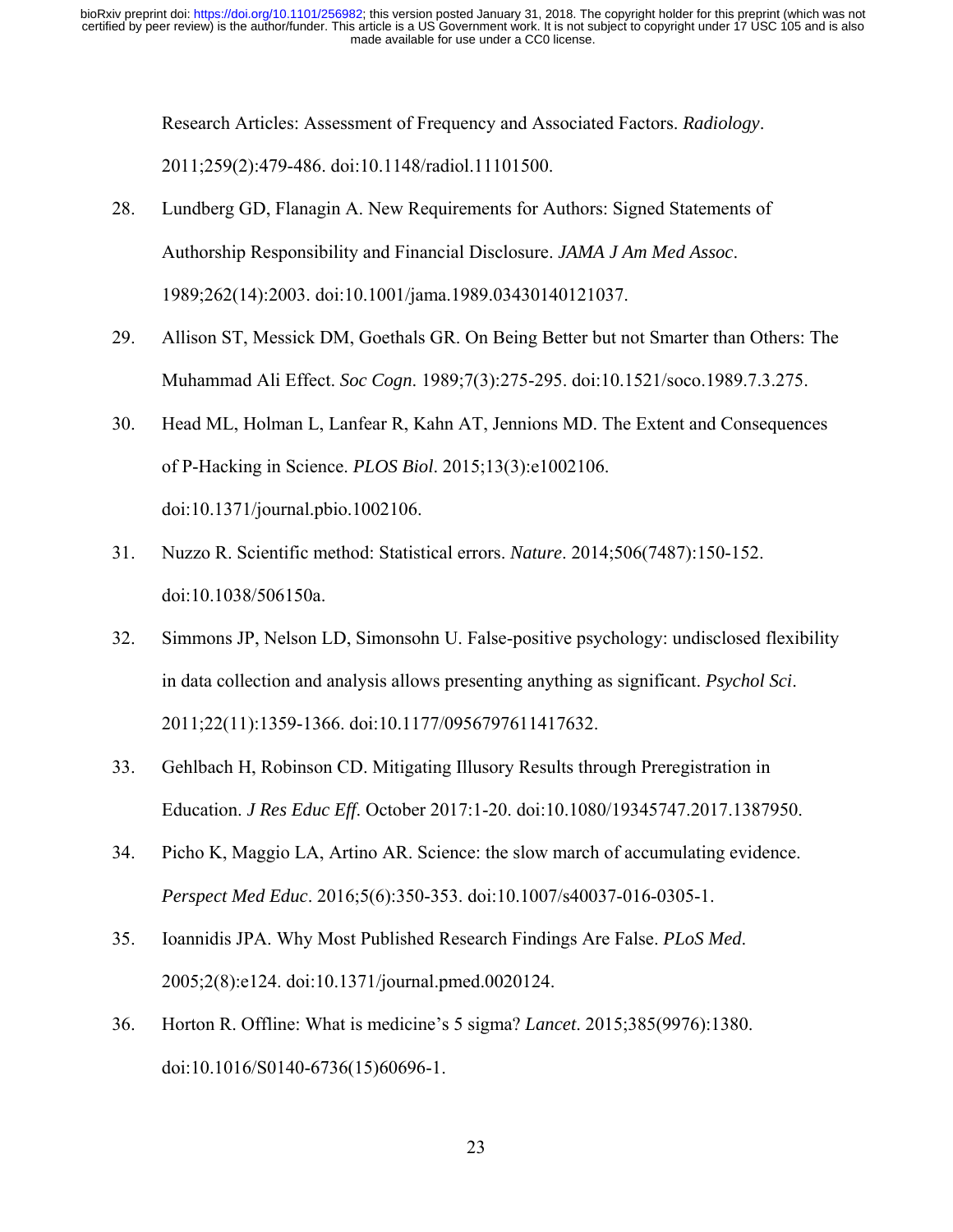- 37. Smaldino PE, McElreath R. The natural selection of bad science. *R Soc Open Sci*. 2016;3(9):160384. doi:10.1098/rsos.160384.
- 38. Johnson TP, Wislar JS. Response rates and nonresponse errors in surveys. *JAMA*. 2012;307:1805-1806. doi:10.1001/jama.2012.3532.
- 39. Halbesleben JRB, Whitman M V. Evaluating survey quality in health services research: a decision framework for assessing nonresponse bias. *Health Serv Res*. 2013;48(3):913-930. doi:10.1111/1475-6773.12002.
- 40. Fiedler K, Schwarz N. Questionable Research Practices Revisited. *Soc Psychol Personal Sci*. 2016;7(1):45-52. doi:10.1177/1948550615612150.
- 41. Eva KW, Regehr G. Self-assessment in the health professions: a reformulation and research agenda. *Acad Med*. 2005;80(10 Suppl):S46-54. http://www.ncbi.nlm.nih.gov/pubmed/16199457.
- 42. DeMeo SD, Nagler A, Heflin MT. Development of a Health Professions Education Research-Specific Institutional Review Board Template. *Acad Med*. 2016;91(2):229-232. doi:10.1097/ACM.0000000000000987.
- 43. Nazim Ali S, Young HC, Ali NM. Determining the quality of publications and research for tenure or promotion decisions. *Libr Rev*. 1996;45(1):39-53. doi:10.1108/00242539610107749.
- 44. Kidwell MC, Lazarević LB, Baranski E, et al. Badges to Acknowledge Open Practices: A Simple, Low-Cost, Effective Method for Increasing Transparency. Macleod MR, ed. *PLOS Biol*. 2016;14(5):e1002456. doi:10.1371/journal.pbio.1002456.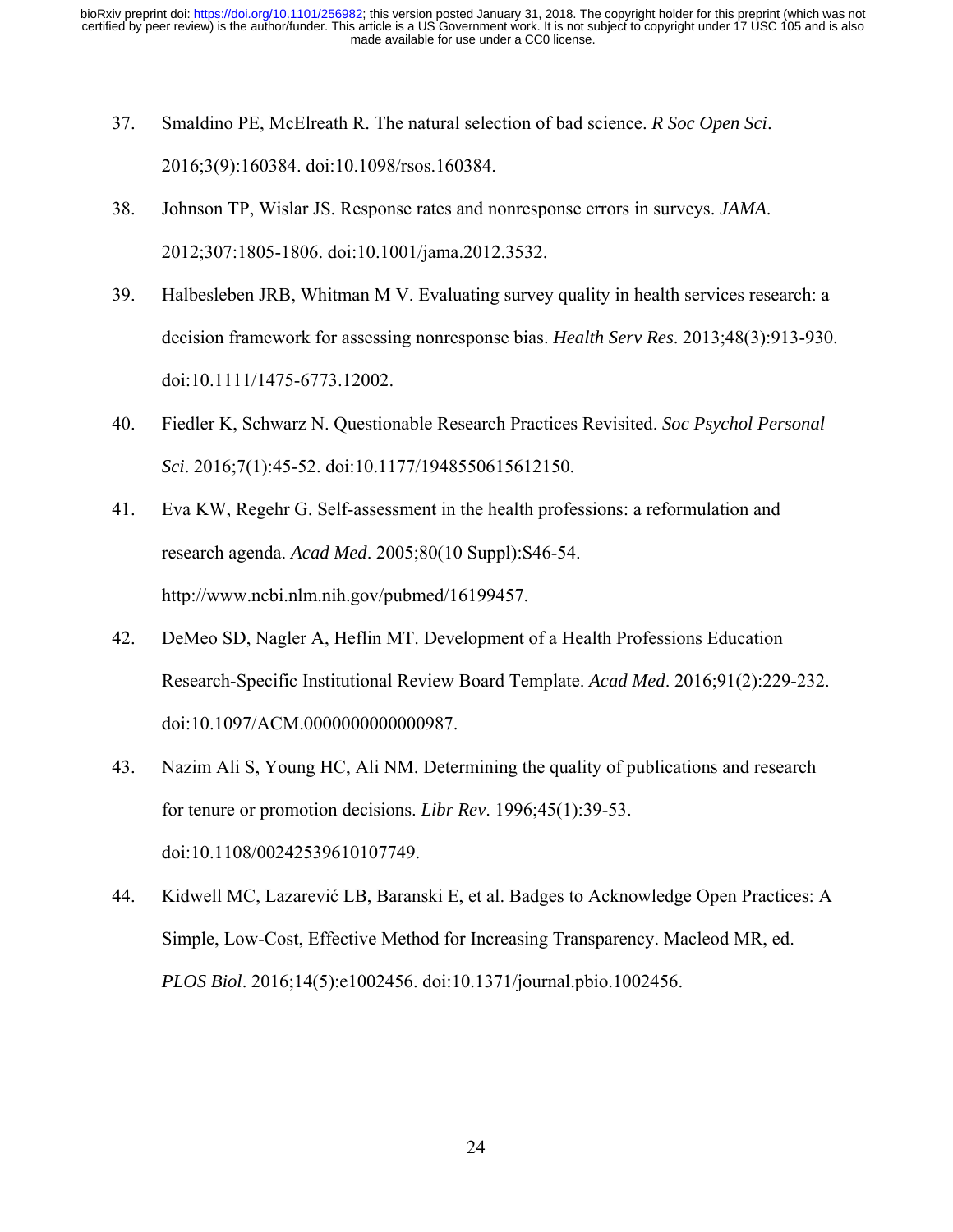#### Table 1 **Demographic characteristics of an international sample of 590 health professions education researchers**

| Demographic characteristic |                                       | No. (%)    |
|----------------------------|---------------------------------------|------------|
| Gender                     | Female                                | 305(51.7)  |
|                            | Male                                  | 246 (41.7) |
|                            | Not reported                          | 39(6.6)    |
| Region                     | <b>United States</b>                  | 156 (26.4) |
|                            | Europe (not including United Kingdom) | 96 (16.3)  |
|                            | Canada                                | 90(15.3)   |
|                            | Australia and New Zealand             | 42 (7.1)   |
|                            | <b>United Kingdom</b>                 | 41 (6.9)   |
|                            | Africa                                | 37(6.3)    |
|                            | Asia                                  | 37(6.3)    |
|                            | South/Latin America and Caribbean     | 18(3.0)    |
|                            | <b>Middle East</b>                    | 16(2.7)    |
|                            | Other                                 | 12(2.0)    |
|                            | Not reported                          | 45 (7.6)   |
| Education <sup>a</sup>     | Bachelor's degree                     | 245 (44.4) |
|                            | Master's degree                       | 306 (55.5) |
|                            | MD/DO degree                          | 276 (50.0) |
|                            | PhD/EdD degree                        | 323 (58.5) |
|                            | Other professional degree             | 30(5.4)    |
| Area of study for highest  | Social science                        | 293 (49.7) |
| degree selected            | <b>Clinical science</b>               | 167 (28.3) |
|                            | Other                                 | 42(7.1)    |
|                            | Basic science                         | 39 (6.6)   |
|                            | <b>Humanities</b>                     | 11(1.9)    |
|                            | Not reported                          | 38 (6.4)   |
| Work context <sup>a</sup>  | Undergraduate medical education       | 353 (65.7) |
|                            | Graduate medical education            | 308 (57.4) |
|                            | Continuing medical education          | 142 (26.4) |
| Work role                  | Researcher                            | 174 (29.5) |
|                            | Clinician                             | 136 (23.1) |
|                            | Administrator/program director        | 89 (15.1)  |
|                            | Teacher                               | 86 (14.6)  |
|                            | Other                                 | 65 (11.0)  |
|                            | Not reported                          | 40 (6.8)   |
| Academic rank              | Professor                             | 140 (23.7) |
|                            | Associate professor                   | 109 (18.5) |
|                            | Assistant professor                   | 99 (16.8)  |
|                            | Lecturer/instructor                   | 64 (10.9)  |
|                            | Graduate student                      | 42 (7.1)   |
|                            | Postdoctoral fellow                   | 23(3.9)    |
|                            | Resident                              | 16(2.7)    |
|                            | Other                                 | 52(8.8)    |
|                            | Not reported                          | 45 (7.6)   |
| Primary research activity  | Mixed-method                          | 280 (47.5) |
|                            | Quantitative                          | 149 (25.3) |
|                            | Qualitative                           | 119 (20.2) |
|                            | Not reported                          | 42 (7.1)   |

Abbreviations: MD, Doctor of Medicine; DO, Doctor of Osteopathic Medicine.<br><sup>a</sup> Percentages total more than 100% because respondents could select more than one category.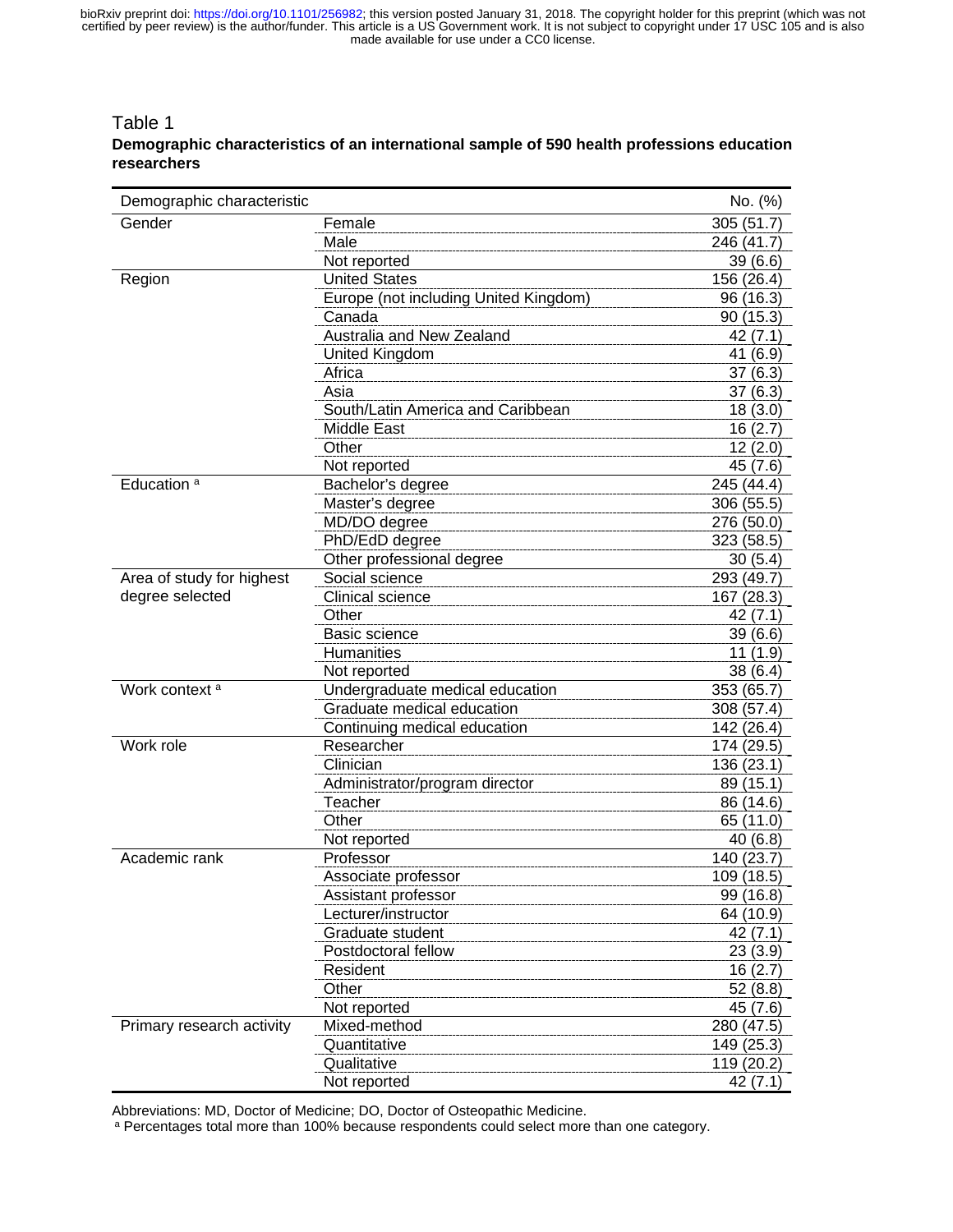#### Table 2 **Frequency of self-reported questionable research practices among an international sample of 590 health professions education researchers, reported as No. (%)a**

In your work as an HPE researcher, how often have you engaged in any of the following behaviors, even if it has been only on a single occasion? If applicable, please consider your experiences with both quantitative and qualitative research.

| <b>Data Collection and Storage</b>                                                                                                                                                                      |     |            |          |              |           |            |                  |                   |
|---------------------------------------------------------------------------------------------------------------------------------------------------------------------------------------------------------|-----|------------|----------|--------------|-----------|------------|------------------|-------------------|
|                                                                                                                                                                                                         | N   | Never      | Once     | Occasionally | Sometimes | Frequently | Almost<br>always | Not<br>applicable |
| 1-Conducted a human-subjects research<br>study without ethics approval (i.e.,<br>without institutional review board [IRB]                                                                               |     |            |          |              |           |            |                  |                   |
| approval)<br>2-Circumvented one or more aspects of                                                                                                                                                      | 589 | 465 (78.9) | 50(8.5)  | 38(6.5)      | 13(2.2)   | 6(1.0)     | 4(0.7)           | 13(2.2)           |
| human-subjects ethics rules (i.e., IRB<br>rules)                                                                                                                                                        | 585 | 463 (79.1) | 47 (8.0) | 49 (8.4)     | 10(1.7)   | 4(0.7)     | 0(0.0)           | 12(2.1)           |
| 3-Collected course or curriculum data<br>under the guise of "program evaluation"<br>without human-subjects ethics (IRB)<br>approval with the ultimate intent of using<br>the data for research purposes | 588 | 420 (71.4) | 45 (7.7) | 65 (11.1)    | 24(4.1)   | 9(1.5)     | 2(0.3)           |                   |
| 4-Inappropriately stored sensitive<br>research data (e.g., data that contains<br>personally identifiable information)                                                                                   | 585 | 353 (60.3) | 56 (9.6) | 119 (20.3)   | 36(6.2)   | 15(2.6)    | 2(0.3)           | 23(3.9)<br>4(0.7) |
| 5-Inappropriately emailed sensitive<br>research data (e.g., data that contains<br>personally identifiable information)                                                                                  | 585 | 436 (74.5) | 36(6.2)  | 84 (14.4)    | 20(3.4)   | 3(0.5)     | 0(0.0)           | 6(1.0)            |
| 6-Stopped collecting data earlier than<br>planned because the results already<br>reached statistical significance, without<br>formal stopping rules                                                     | 586 | 497 (84.8) | 22(3.8)  | 13(2.2)      | 6(1.0)    | 3(0.5)     | 1(0.2)           | 44 (7.5)          |
| 7-Fabricated data                                                                                                                                                                                       |     |            |          |              |           |            |                  |                   |
| 8-Pressured a student or other<br>subordinate to be a study participant in                                                                                                                              | 586 | 570 (97.3) | 10(1.7)  | 2(0.3)       | 1(0.2)    | 0(0.0)     | 1(0.2)           | 2(0.3)            |
| your research<br>9-Used students or residents as research                                                                                                                                               | 583 | 536 (91.9) | 14(2.4)  | 20(3.4)      | 4(0.7)    | 1(0.2)     | 0(0.0)           | 8(1.4)            |
| subjects without informing the<br>overseeing dean, program director, or<br>other pertinent official                                                                                                     | 584 | 468 (80.1) | 23(3.9)  | 46 (7.9)     | 17(2.9)   | 8(1.4)     | 2(0.3)           | 20(3.4)           |
| Data Analysis                                                                                                                                                                                           |     |            |          |              |           |            |                  |                   |
|                                                                                                                                                                                                         |     |            |          |              |           |            |                  |                   |
|                                                                                                                                                                                                         | N   | Never      | Once     | Occasionally | Sometimes | Frequently | Almost<br>always | Not<br>applicable |
| 10-Deleted data before performing data<br>analysis without disclosure                                                                                                                                   | 582 | 553 (95.0) | 9(1.5)   | 11(1.9)      | 0(0.0)    | 0(0.0)     | 0(0.0)           | 9(1.5)            |
| 11-Ignored a colleague's use of flawed<br>data                                                                                                                                                          | 581 | 447 (76.9) | 36 (6.2) | 46 (7.9)     | 16(2.8)   | 5(0.9)     | 1(0.2)           | 30(5.2)           |
| 12-Ignored a colleague's questionable<br>interpretation of data                                                                                                                                         | 581 | 404 (69.5) | 44 (7.6) | 88 (15.1)    | 17(2.9)   | 2(0.3)     | 2(0.3)           | 24(4.1)           |
| 13-Reported a downwardly rounded p-<br>value (e.g., reporting that a p-value of<br>.054 is less than .05)                                                                                               | 581 | 513 (88.3) | 11(1.9)  | 8(1.4)       | 0(0.0)    | 0(0.0)     | 0(0.0)           | 49 (8.4)          |
| 14-Misrepresented a participant's words<br>or writings                                                                                                                                                  | 580 | 526 (90.7) | 16(2.8)  | 21(3.6)      | 2(0.3)    | 0(0.0)     | 0(0.0)           | 15(2.6)           |
| 15-Decided whether to exclude non-<br>outlier data after looking at the impact of<br>doing so on the results                                                                                            | 584 | 470 (80.5) | 32(5.5)  | 32(5.5)      | 7(1.2)    | 1(0.2)     | 0(0.0)           | 42 (7.2)          |
| 16-In a qualitative study, failed to report<br>disconfirming examples or cases that<br>weaken your conclusions                                                                                          | 583 | 422 (72.4) | 32(5.5)  | 32(5.5)      | 6(1.0)    | 1(0.2)     | 0(0.0)           | 90(15.4)          |
| 17-Collected more data after seeing that<br>the results were almost statistically<br>significant                                                                                                        | 583 | 434 (74.4) | 33(5.7)  | 40 (6.9)     | 4(0.7)    | 3(0.5)     | 1(0.2)           | 68 (11.7)         |
| 18-To confirm a hypothesis, selectively<br>deleted or changed data after performing<br>data analysis                                                                                                    | 583 | 523 (89.7) | 16(2.7)  | 6(1.0)       | 0(0.0)    | 0(0.0)     | 0(0.0)           | 38(6.5)           |
| 19-Reported an unexpected finding as<br>having been hypothesized from the start                                                                                                                         | 583 | 433 (74.3) | 47(8.1)  | 55 (9.4)     | 9(1.5)    | 4(0.7)     | 2(0.3)           | 33(5.7)           |
| 20-Concealed results that contradicted<br>your previous findings or convictions                                                                                                                         | 583 | 538 (92.3) | 23(3.9)  | 11(1.9)      | 1(0.2)    | 0(0.0)     | 0(0.0)           | 10(1.7)           |
| 21-Claimed you used a particular<br>qualitative research approach<br>appropriately (e.g., grounded theory)<br>when you knowingly did not                                                                | 566 | 432 (76.3) | 39 (6.9) | 22(3.9)      | 3(0.5)    | 0(0.0)     | 0(0.0)           | 70 (12.4)         |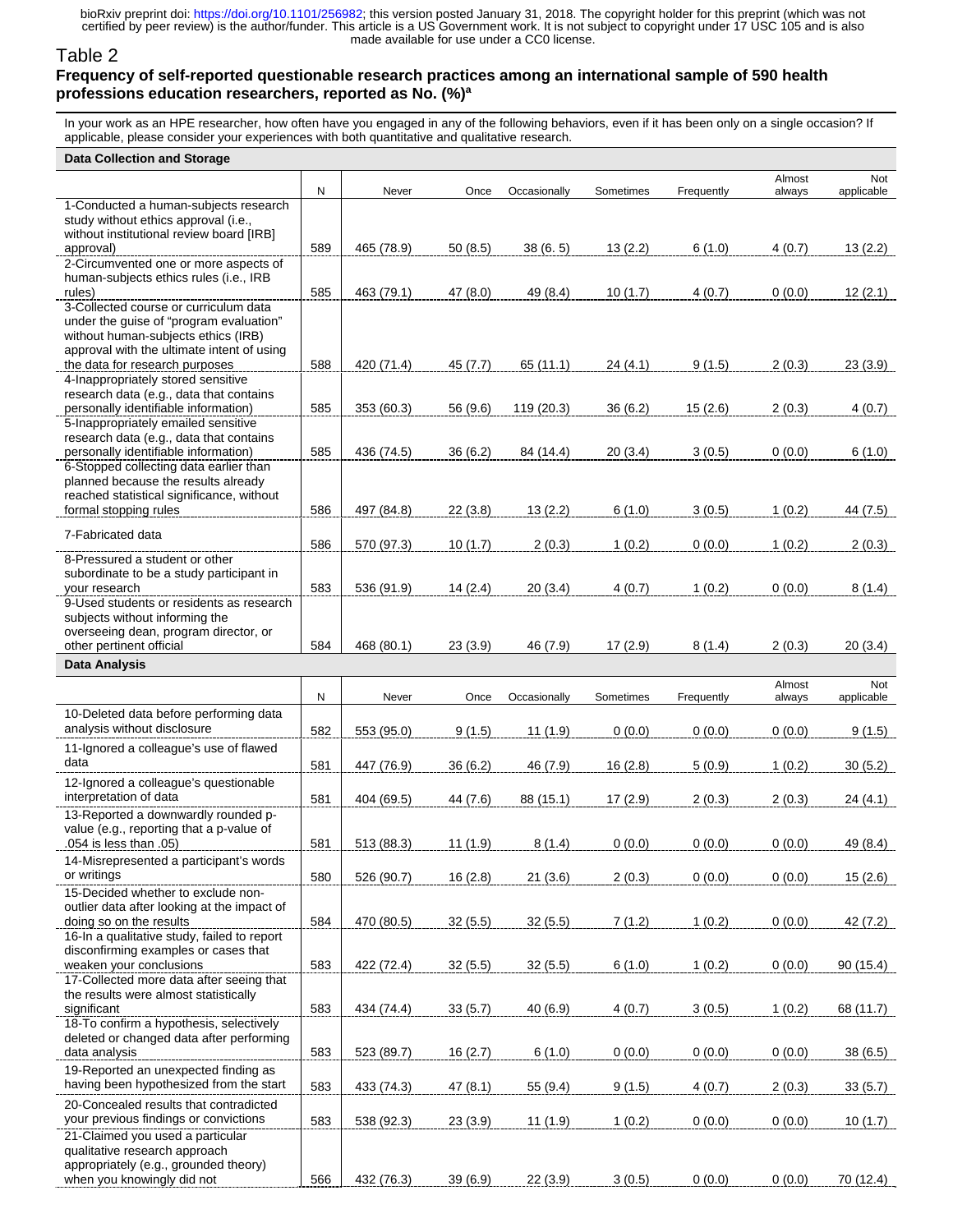| 22-Claimed you used a particular<br>qualitative research technique                   |           |            |           |              |           |            |        |            |
|--------------------------------------------------------------------------------------|-----------|------------|-----------|--------------|-----------|------------|--------|------------|
| appropriately (e.g., saturation,                                                     |           |            |           |              |           |            |        |            |
| triangulation) when you knowingly did not                                            | 566       | 433 (76.5) | 42 (7.4)  | 18(3.2)      | 3(0.5)    | 0(0)       | 0(0)   | 70 (12.4)  |
| <b>Study Reporting</b>                                                               |           |            |           |              |           |            |        |            |
|                                                                                      | N         | Never      | Once      |              |           |            | Almost | Not        |
| 23-Spread study results over more                                                    |           |            |           | Occasionally | Sometimes | Frequently | always | applicable |
| papers than is appropriate (so-called<br>"salami slicing")                           | 566       | 442 (78.1) | 59 (10.4) | 52 (9.2)     | 2(0.4)    | 1(0.2)     | 0(0.0) | 10 (1.8)   |
| 24-Deliberately failed to mention<br>important limitations of a study in the         |           |            |           |              |           |            |        |            |
| published paper<br>25-Deliberately failed to mention an                              | 566       | 517 (91.3) | 19(3.4)   | 26 (4.6)     | 3(0.5)    | 0(0.0)     | 0(0.0) | 1(0.2)     |
| organization that funded your research in<br>the published paper                     | 565       | 549 (97.2) | 5(0.9)    | 1(0.2)       | 0(0.0)    | 0(0.0)     | 0(0.0) | 10(1.8)    |
| 26-Inappropriately modified the results of                                           |           |            |           |              |           |            |        |            |
| a study due to pressure from a research<br>advisor or other collaborator             | 564       | 531 (94.1) | 21(3.7)   | 8(1.4)       | 1(0.2)    | 0(0.0)     | 0(0.0) | 3(0.5)     |
| 27-Inappropriately modified the results of<br>a study due to pressure from a funding |           |            |           |              |           |            |        |            |
| agency                                                                               | 566       | 532 (94.0) | 5(0.9)    | 0(0.0)       | 0(0.0)    | 0(0.0)     | 0(0.0) | 29(5.1)    |
| 28-Failed to disclose relevant financial or<br>intellectual conflicts of interest    |           |            |           |              |           |            |        |            |
| 29-Used someone else's ideas without                                                 | 567       | 548 (96.6) | 6(1.1)    | 4(0.7)       | 1(0.2)    | 0(0.0)     | 0(0.0) | 8(1.4)     |
| their permission or proper citation                                                  | 567       | 536 (94.5) | 15(2.6)   | 14(2.5)      | 1(0.2)    | 0(0.0)     | 0(0.0) | 1(0.2)     |
| 30-Used sections of text from another                                                |           |            |           |              |           |            |        |            |
| author's copyrighted material without<br>permission or proper citation               | 566       | 534 (94.3) | 13(2.3)   | 16(2.8)      | 2(0.4)    | 0(0.0)     | 0(0.0) | 1(0.2)     |
| 31-Used sections of text from your own                                               |           |            |           |              |           |            |        |            |
| publications without proper citation (so-<br>called "self-plagiarism")               | 564       | 449 (79.6) | 35(6.2)   | 65 (11.5)    | 12(2.1)   | 0(0.0)     | 0(0.0) | 3(0.5)     |
| 32-Selectively cited certain papers just to                                          |           |            |           |              |           |            |        |            |
| please editors or reviewers                                                          | 566       | 284 (50.2) | 57 (10.1) | 170 (30.0)   | 39 (6.9)  | 7(1.2)     | 7(1.2) | 2(0.4)     |
| 33-Cited articles and or materials that<br>you have not read                         | 565       | 284 (50.3) | 39 (6.9)  | 181 (32.0)   | 48 (8.5)  | 12(2.1)    | 0(0.0) | 1(0.2)     |
| 34-Selectively cited your own work just to                                           |           |            |           |              |           |            |        |            |
| improve your citation metrics                                                        | 562       | 391 (69.6) | 28(5.0)   | 101 (18.0)   | 24 (4.3)  | 15(2.7)    | 2(0.4) | 1(0.2)     |
| 35-Reused previously published data<br>without disclosure (co-called "duplicate      |           |            |           |              |           |            |        |            |
| publication")                                                                        | 564       | 545 (96.6) | 11(2.0)   | 4(0.7)       | 1(0.2)    | 0(0.0)     | 0(0.0) | 3(0.5)     |
| 36-Used confidential information                                                     |           |            |           |              |           |            |        |            |
| obtained as a reviewer or editor for your<br>own research or publications            | 564       | 543 (96.3) | 11(2.0)   | 6(1.1)       | 0(0.0)    | 0(0.0)     | 0(0.0) | 4(0.7)     |
| <b>Collaboration and Authorship</b>                                                  |           |            |           |              |           |            |        |            |
|                                                                                      |           |            |           |              |           |            | Almost | Not        |
|                                                                                      | ${\sf N}$ | Never      | Once      | Occasionally | Sometimes | Frequently | always | applicable |
| 37-Refused to share data with legitimate<br>colleagues                               | 564       | 535 (94.9) | 11(2.0)   | 6(1.1)       | 0(0.0)    | 2(0.4)     | 2(0.4) | 8(1.4)     |
| 38-Added one or more authors to a<br>paper who did not qualify for authorship        |           |            |           |              |           |            |        |            |
| (so-called "honorary authorship")                                                    | 563       | 219 (38.9) | 91(16.2)  | 163 (29.0)   | 54 (9.6)  | 28(5.0)    | 5(0.9) | 3(0.5)     |
| 39-Accepted authorship for which you<br>did not qualify (so-called "honorary         |           |            |           |              |           |            |        |            |
| authorship")                                                                         | 564       | 433 (76.8) | 78 (13.8) | 43(7.6)      | 6(1.1)    | 1(0.2)     | 0(0.0) | 3(0.5)     |
| 40-Demanded authorship for which you<br>did not qualify (so-called "honorary         |           |            |           |              |           |            |        |            |
| authorship")                                                                         | 565       | 550 (97.3) | 8(1.4)    | 3(0.5)       | 1(0.2)    | 0(0.0)     | 0(0.0) | 3(0.5)     |
| 41-Omitted a contributor who deserved<br>authorship                                  | 563       | 531 (94.3) | 23(4.1)   | 7(1.2)       | 0(0.0)    | 0(0.0)     | 0(0.0) | 2(0.4)     |
| 42-Submitted (or re-submitted) a                                                     |           |            |           |              |           |            |        |            |
| manuscript or grant application without<br>consent from one or more of the authors   | 563       | 499 (88.6) | 27(4.8)   | 29(5.2)      | 4(0.7)    | 2(0.4)     | 0(0.0) | 2(0.4)     |
| 43-Submitted the same manuscript to                                                  |           |            |           |              |           |            |        |            |
| multiple journals at once (so-called                                                 |           |            |           |              |           |            |        |            |
| "duplicate" or "double submission")                                                  | 564       | 558 (98.9) | 4(0.7)    | 0(0.0)       | 0(0.0)    | 0(0.0)     | 0(0.0) | 2(0.4)     |

Questionable research practices are listed in the order presented on the survey.<br>ª Percentages are calculated using data from individuals who responded to the item (i.e., non-responder data are not included in the denomina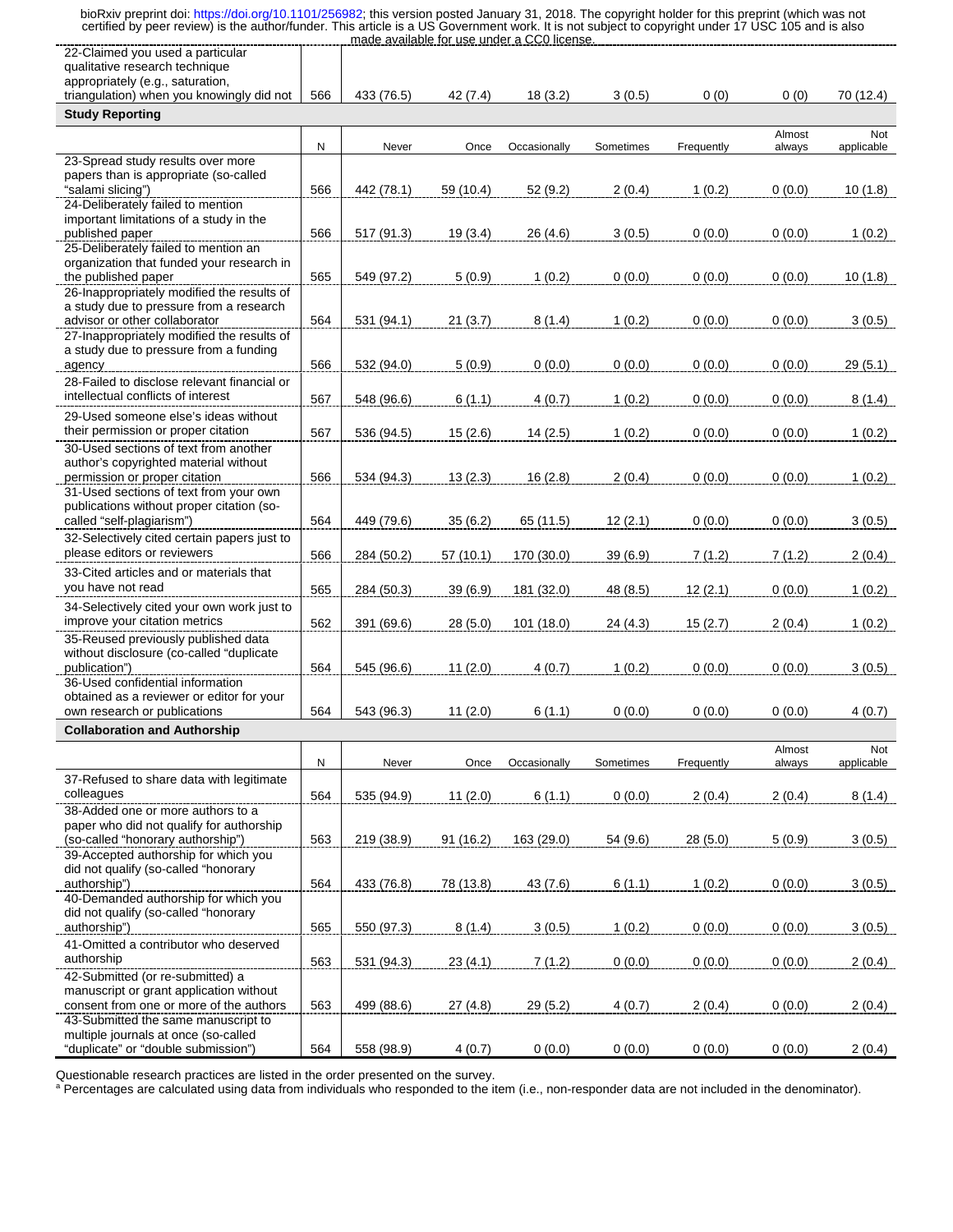# **Figure Legend**

### **Figure**

Stacked bar graph showing the frequency of self-reported questionable research practices among

an international sample of 590 health professions education researchers.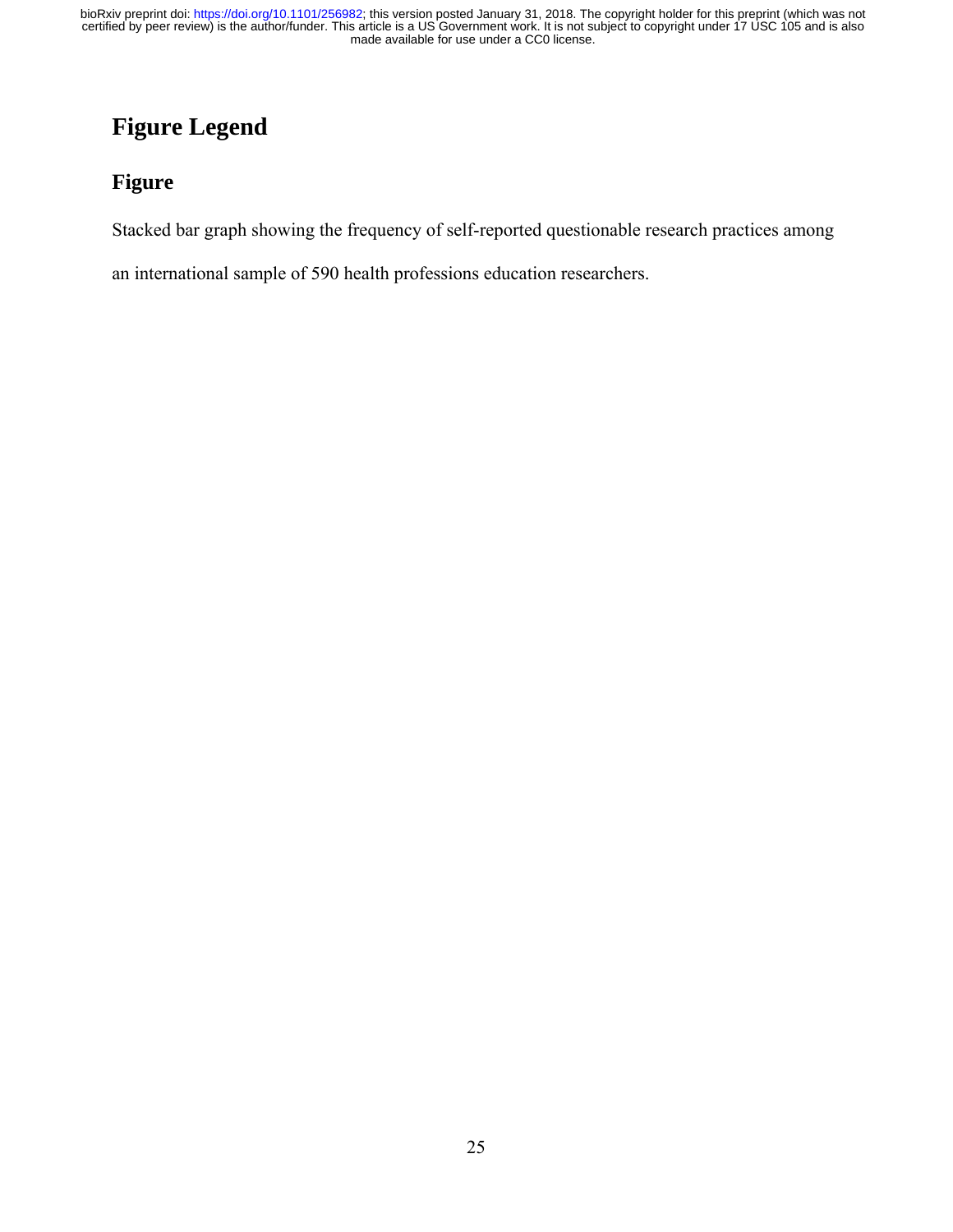| certified by peer review) is the author/funder. This article is a US Government work. It is not subject to copyright under 17 USC 105 and is also<br>Added one or more authors to a paper who did not qualify for autmacked payailable for use with |    | cense. |     |     |             |
|-----------------------------------------------------------------------------------------------------------------------------------------------------------------------------------------------------------------------------------------------------|----|--------|-----|-----|-------------|
| authorship")                                                                                                                                                                                                                                        |    |        |     |     |             |
| Cited articles and or materials that you have not read                                                                                                                                                                                              |    |        |     |     |             |
| Selectively cited certain papers just to please editors or reviewers                                                                                                                                                                                |    |        |     |     |             |
| Inappropriately stored sensitive research data (e.g., data that contains personally identifiable<br>information)                                                                                                                                    |    |        |     |     |             |
| Selectively cited your own work just to improve your citation metrics                                                                                                                                                                               |    |        |     |     |             |
| Ignored a colleague's questionable interpretation of data                                                                                                                                                                                           |    |        |     |     |             |
| Collected course or curriculum data under the quise of "program evaluation" without human-<br>subjects ethics (IRB) approval with the ultimate intent of using the data for research purposes                                                       |    |        |     |     |             |
| Inappropriately emailed sensitive research data (e.g., data that contains personally identifiable<br>information)                                                                                                                                   |    |        |     |     |             |
| Accepted authorship for which you did not qualify (so-called "honorary authorship")                                                                                                                                                                 |    |        |     |     |             |
| Spread study results over more papers than is appropriate (so-called "salami slicing")                                                                                                                                                              |    |        |     |     |             |
| Reported an unexpected finding as having been hypothesized from the start                                                                                                                                                                           |    |        |     |     |             |
| Used sections of text from your own publications without proper citation (so-called "self-                                                                                                                                                          |    |        |     |     |             |
| plagiarism")                                                                                                                                                                                                                                        |    |        |     |     |             |
| Circumvented one or more aspects of human-subjects ethics rules (i.e., IRB rules)                                                                                                                                                                   |    |        |     |     |             |
| Conducted a human-subjects research study without ethics approval (i.e., without institutional<br>review board [IRB] approval)                                                                                                                      |    |        |     |     | Ŋ           |
| Ignored a colleague's use of flawed data                                                                                                                                                                                                            |    |        |     |     |             |
| Used students or residents as research subjects without informing the overseeing dean, program<br>director, or other pertinent official                                                                                                             |    |        |     |     |             |
| Collected more data after seeing that the results were almost statistically significant                                                                                                                                                             |    |        |     |     |             |
| Decided whether to exclude non-outlier data after looking at the impact of doing so on the results                                                                                                                                                  |    |        |     |     |             |
| In a qualitative study, failed to report disconfirming examples or cases that weaken your                                                                                                                                                           |    |        |     |     |             |
| conclusions<br>Claimed you used a particular qualitative research approach appropriately (e.g., grounded theory)                                                                                                                                    |    |        |     |     |             |
| when you knowingly did not<br>Claimed you used a particular qualitative research technique appropriately (e.g., saturation,                                                                                                                         |    |        |     |     |             |
| triangulation) when you knowingly did not                                                                                                                                                                                                           |    |        |     |     |             |
| Submitted (or re-submitted) a manuscript or grant application without consent from one or more of<br>the authors                                                                                                                                    |    |        |     |     |             |
| Deliberately failed to mention important limitations of a study in the published paper                                                                                                                                                              |    |        |     |     |             |
| Stopped collecting data earlier than planned because the results already reached statistical<br>significance, without formal stopping rules                                                                                                         |    |        |     |     |             |
| Misrepresented a participant's words or writings                                                                                                                                                                                                    |    |        |     |     |             |
| Pressured a student or other subordinate to be a study participant in your research                                                                                                                                                                 |    |        |     |     |             |
|                                                                                                                                                                                                                                                     |    |        |     |     |             |
| Concealed results that contradicted your previous findings or convictions<br>Used sections of text from another author's copyrighted material without permission or proper                                                                          |    |        |     |     |             |
| citation                                                                                                                                                                                                                                            |    |        |     |     |             |
| Omitted a contributor who deserved authorship                                                                                                                                                                                                       |    |        |     |     |             |
| Used someone else's ideas without their permission or proper citation                                                                                                                                                                               |    |        |     |     |             |
| Inappropriately modified the results of a study due to pressure from a research advisor or other<br>collaborator                                                                                                                                    |    |        |     |     |             |
| To confirm a hypothesis, selectively deleted or changed data after performing data analysis                                                                                                                                                         |    |        |     |     |             |
| Refused to share data with legitimate colleagues                                                                                                                                                                                                    |    |        |     |     |             |
| Deleted data before performing data analysis without disclosure                                                                                                                                                                                     |    |        |     |     |             |
| Reported a downwardly rounded p-value (e.g., reporting that a p-value of .054 is less than .05)                                                                                                                                                     |    |        |     |     |             |
| Used confidential information obtained as a reviewer or editor for your own research or                                                                                                                                                             |    |        |     |     |             |
| publications                                                                                                                                                                                                                                        |    |        |     |     |             |
| Reused previously published data without disclosure (co-called "duplicate publication")                                                                                                                                                             |    |        |     |     |             |
| <b>Fabricated data</b>                                                                                                                                                                                                                              |    |        |     |     |             |
| Demanded authorship for which you did not qualify (so-called "honorary authorship")                                                                                                                                                                 |    |        |     |     |             |
| Failed to disclose relevant financial or intellectual conflicts of interest                                                                                                                                                                         |    |        |     |     |             |
| Deliberately failed to mention an organization that funded your research in the published paper                                                                                                                                                     |    |        |     |     |             |
| Inappropriately modified the results of a study due to pressure from a funding agency                                                                                                                                                               |    |        |     |     |             |
| Submitted the same manuscript to multiple journals at once (so-called "duplicate" or "double                                                                                                                                                        |    |        |     |     |             |
| submission")                                                                                                                                                                                                                                        |    |        |     |     |             |
|                                                                                                                                                                                                                                                     | 0% | 20%    | 40% | 60% | 80%<br>100% |

bioRxiv preprint doi: [https://doi.org/10.1101/256982;](https://doi.org/10.1101/256982) this version posted January 31, 2018. The copyright holder for this preprint (which was not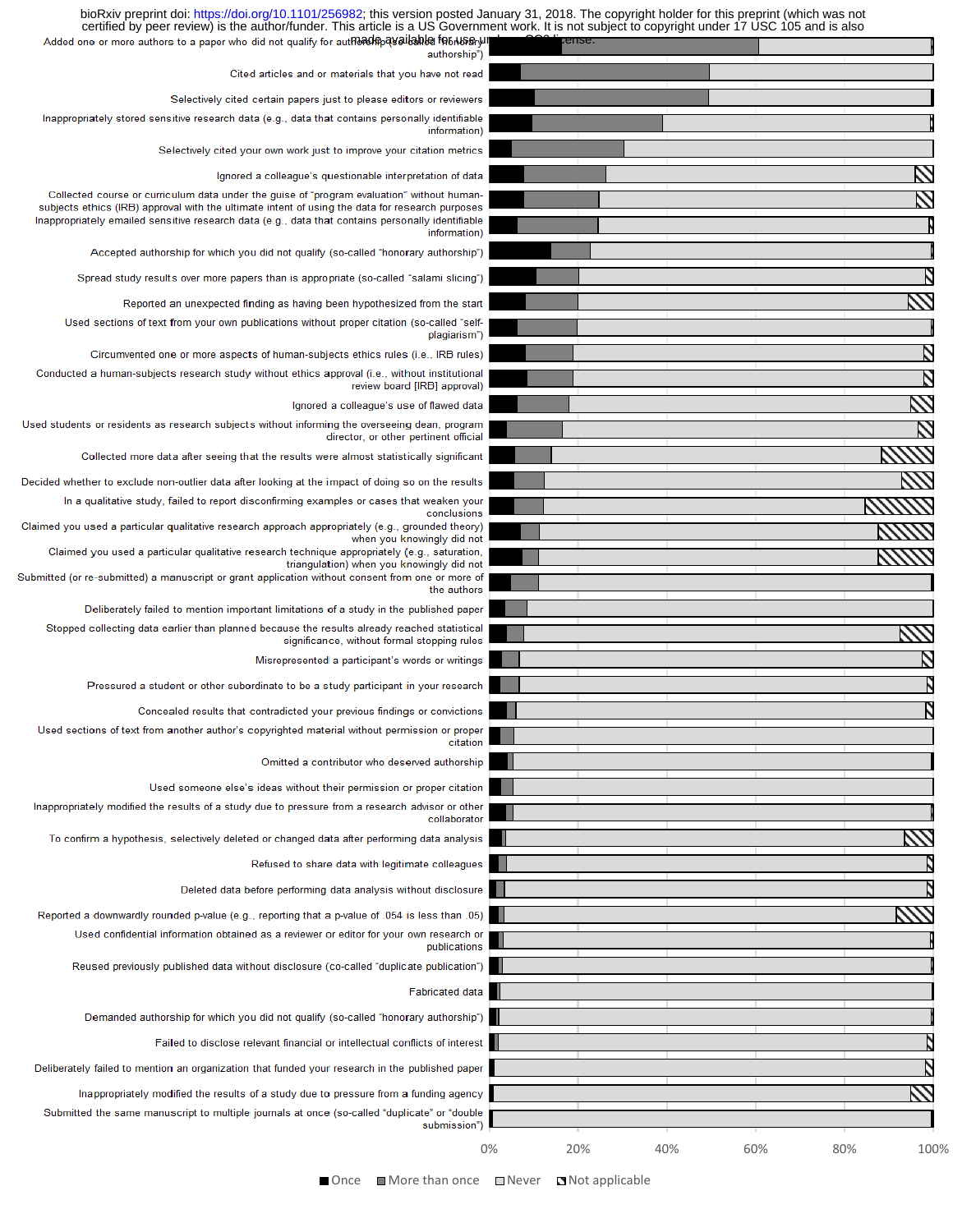

# **Questionable Research Practices Survey**

Thank you for your interest in our survey!

We, Erik Driessen, Tony Artino, and Lauren Maggio, are inviting authors, such as yourself, who published HPE research in 2016 to participate in this health professions education (HPE) study. Please read the below information sheet carefully and feel free to contact us if you have additional questions by using the email addresses below.

#### **Study purpose:**

 $\overline{a}$ 

This study seeks to determine the prevalence of questionable research practices (QRPs) in HPE to inform educators, practitioners, and journal editors. In doing so, we hope the HPE community might be better positioned to take evidence-informed action, should the results indicate a need for such action. This research project includes this administration of an online survey and the aggregate analysis of collected survey data. We aim to publish our findings in a peer-reviewed journal.

#### **Expectations:**

If you agree to participate, we will ask you to complete an online survey. The survey can be completed on a computer or mobile device. We estimate the survey will take approximately 12 minutes. The survey, includes 43 Likert-type questions that ask you to indicate the prevalence of QRPs in your research. The survey also includes 24 additional items about publication pressure and basic demographic information (e.g., professional degrees earned, gender). No preparation is necessary for the survey.

#### **Risk:**

There is no direct advantage for you in participating in this study. However, we believe it might provide a better understanding of QRPs and thus may have advantages for the field of HPE research. It is up to you to decide whether or not to participate in the study. Participation is voluntary. If you do participate in the study, you can always change your mind and stop participating at any time during the study, without giving a reason. If you decide to stop the study, any data collected will be deleted and not used for this study. Whether you participate or not, there are no negative consequences for you. You will not be paid for your participation in this study. A potential disadvantage of participation is the time (approximately 15 minutes) it will take to complete the survey.

#### **Data storage:**

Data collection will begin upon clicking the below link to the survey. Each time you reach the end of a survey page and elect to continue, responses from that survey page will be submitted and stored. No personal identifiable information will be collected (i.e., we will not collect your name, email, or IP address). Data will be stored anonymously in Maastricht University's Qualtrics account and is not traceable to you. Also, your responses will be analyzed in combination with those of other respondents. Only Drs. Driessen, Artino and Maggio will have access to the anonymous data. All data will be reported in aggregate in any reports or publications.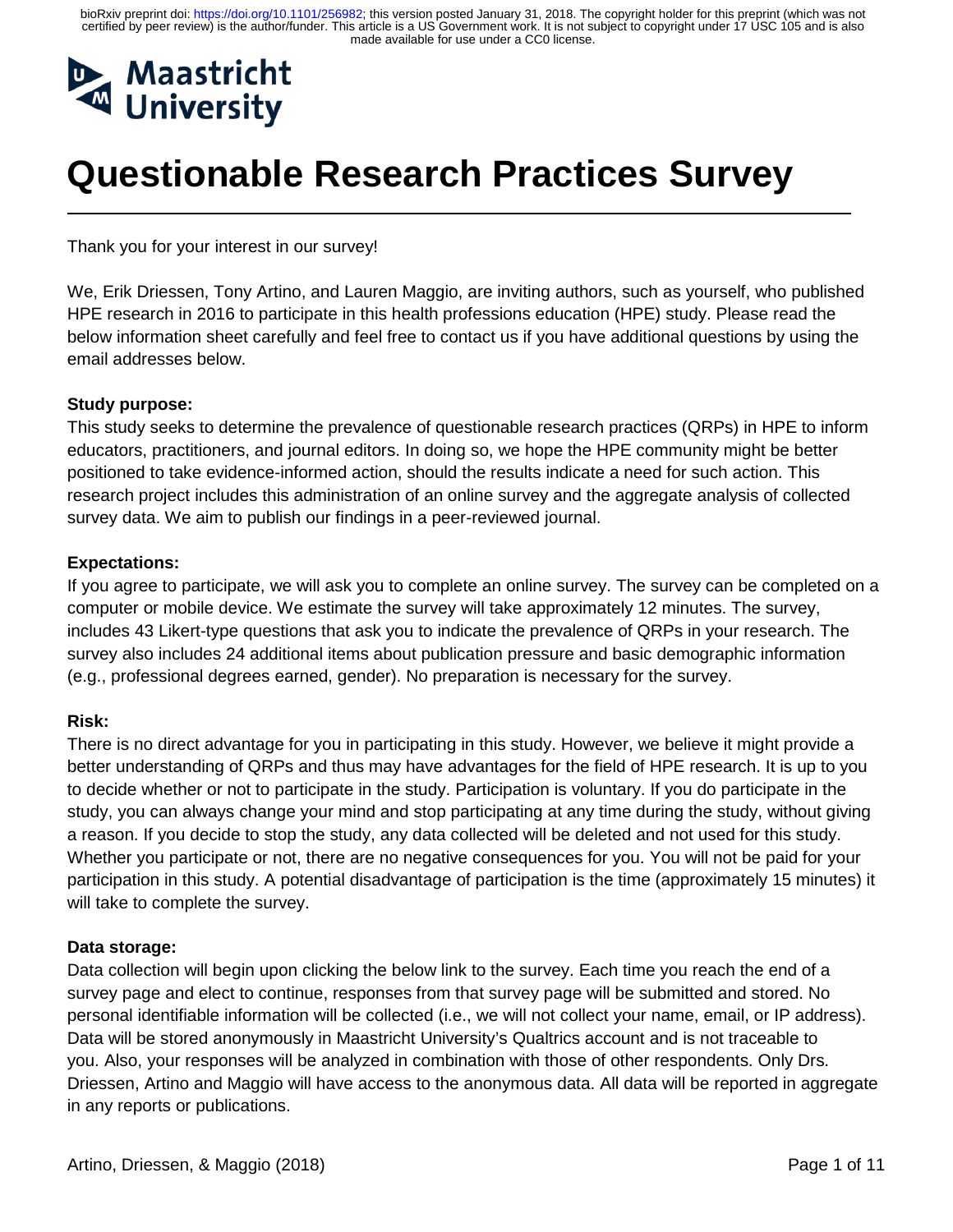

If you participate in this study, you consent to the data being stored for 10 years after ending the study for further analysis within context of this project. You cannot participate in this study if you do not give permission for this data storage (by consenting below). After 10 years, the data will be destroyed.

This study has been approved by the Ethical Review Board Committee of the Netherlands Association for Medical Education (Dossier #937)

Please don't hesitate to contact us directly if you have any questions about the research or this survey or would like further information. We can be contacted at the following email addresses and phone numbers: Erik (e.driessen@maastrichtuniversity.nl; phone: 31(0)43-3885774)

We appreciate your time and expertise! Erik, Tony and Lauren

If you consent to taking this study, please read and check yes below:

I have read the above information sheet for participants. I have had the opportunity to contact the investigators ask additional questions. My questions have been sufficiently answered. I have had enough time to decide whether to participate or not.

I know that participation is entirely voluntary. I am aware of my right to withdraw or end my participation from the study at any time. I do not need to justify that decision.

I know that certain people have access to my data. These people are listed in this information sheet. I am entitled to inquire and look into how my data are stored.

I consent to my data being used in the way and for the purpose stated in the information sheet. If for any reason my data would be used for research with another objective, I will be informed and again be asked to consent.

I consent to my data being stored for another 10 years after ending this study to permit further analysis within the context of this study.

I consent to participate in this study.

 $\bigcirc$  Yes

ີ No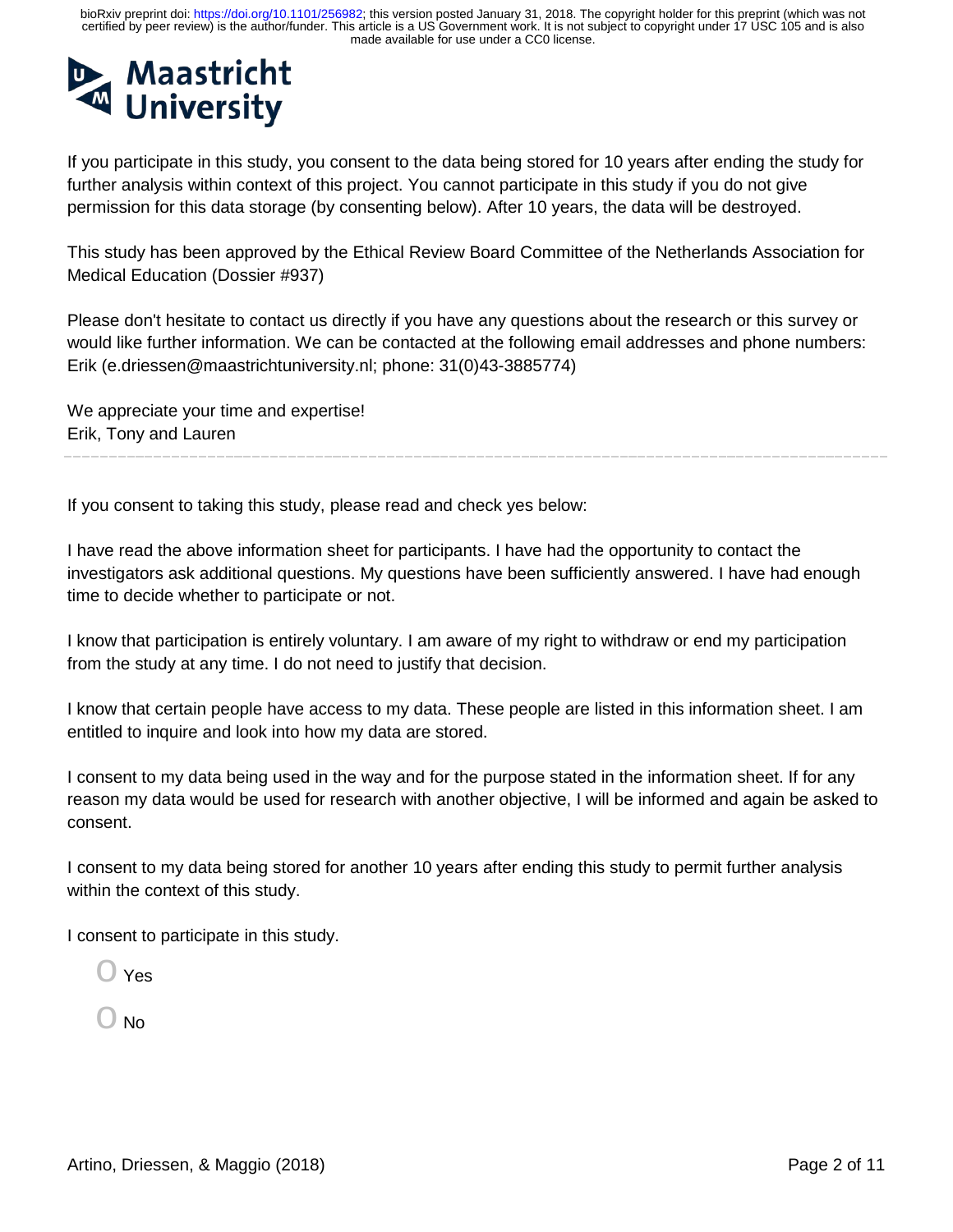#### **Maastricht**  $\mathbf{D}$ **University**  $\mathbf{M}$

**Research Practices:** In your work as an HPE researcher, **how often have you engaged in any of the following behaviors**, even if it has been only on a single occasion? If applicable, please consider your experiences with both quantitative and qualitative research.

|                                                                                                                                                                                                           | Never | Once | Occasionally | Sometimes | Frequently | Almost<br>always | Not<br>applicable to<br>my work |
|-----------------------------------------------------------------------------------------------------------------------------------------------------------------------------------------------------------|-------|------|--------------|-----------|------------|------------------|---------------------------------|
| Conducted a human-subjects<br>research study without ethics<br>approval (i.e., without institutional<br>review board [IRB] approval)                                                                      |       |      |              |           |            |                  |                                 |
| Circumvented one or more<br>aspects of human-subjects ethics<br>rules (i.e., IRB rules)                                                                                                                   |       |      |              |           |            |                  |                                 |
| Collected course or curriculum<br>data under the guise of "program<br>evaluation" without human-<br>subjects ethics (IRB) approval<br>with the ultimate intent of using<br>the data for research purposes |       |      |              |           |            |                  |                                 |
| Inappropriately stored sensitive<br>research data (e.g., data that<br>contains personally identifiable<br>information)                                                                                    |       |      |              |           |            |                  |                                 |
| Inappropriately emailed sensitive<br>research data (e.g., data that<br>contains personally identifiable<br>information)                                                                                   |       |      |              |           |            |                  |                                 |
| Stopped collecting data earlier<br>than planned because the results<br>already reached statistical<br>significance, without formal<br>stopping rules                                                      |       |      |              |           |            |                  |                                 |
| <b>Fabricated data</b>                                                                                                                                                                                    |       |      |              |           |            |                  |                                 |
| Pressured a student or other<br>subordinate to be a study<br>participant in your research                                                                                                                 |       |      |              |           |            |                  |                                 |
| Used students or residents as<br>research subjects without<br>informing the overseeing dean,<br>program director, or other<br>pertinent official                                                          |       |      |              |           |            |                  |                                 |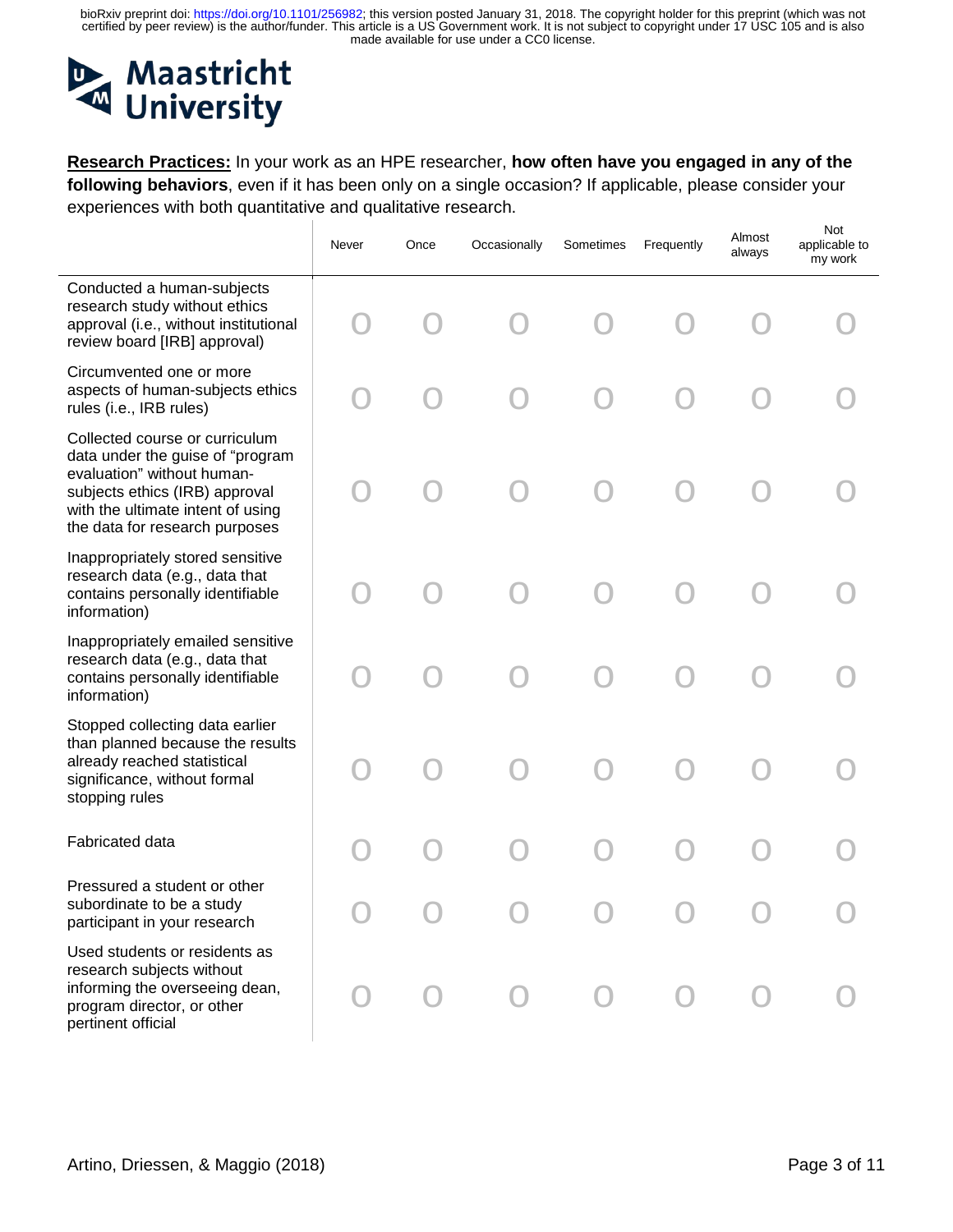# Maastricht<br>University

|                                                                                                                | Never | Once | Occasionally | Sometimes | Frequently | Almost<br>always | Not<br>applicable to<br>my work |
|----------------------------------------------------------------------------------------------------------------|-------|------|--------------|-----------|------------|------------------|---------------------------------|
| Deleted data before performing<br>data analysis without disclosure                                             |       |      |              |           |            |                  |                                 |
| Ignored a colleague's use of<br>flawed data                                                                    |       |      |              |           |            |                  |                                 |
| Ignored a colleague's<br>questionable interpretation of data                                                   |       |      |              |           |            |                  |                                 |
| Reported a downwardly rounded<br>p-value (e.g., reporting that a p-<br>value of .054 is less than .05)         |       |      |              |           |            |                  |                                 |
| Misrepresented a participant's<br>words or writings                                                            |       |      |              |           |            |                  |                                 |
| Decided whether to exclude non-<br>outlier data after looking at the<br>impact of doing so on the results      |       |      |              |           |            |                  |                                 |
| In a qualitative study, failed to<br>report disconfirming examples or<br>cases that weaken your<br>conclusions |       |      |              |           |            |                  |                                 |
| Collected more data after seeing<br>that the results were almost<br>statistically significant                  |       |      |              |           |            |                  |                                 |
| To confirm a hypothesis,<br>selectively deleted or changed<br>data after performing data<br>analysis           |       |      |              |           |            |                  |                                 |
| Reported an unexpected finding<br>as having been hypothesized<br>from the start                                |       |      |              |           |            |                  |                                 |
| Concealed results that<br>contradicted your previous<br>findings or convictions                                |       |      |              |           |            |                  |                                 |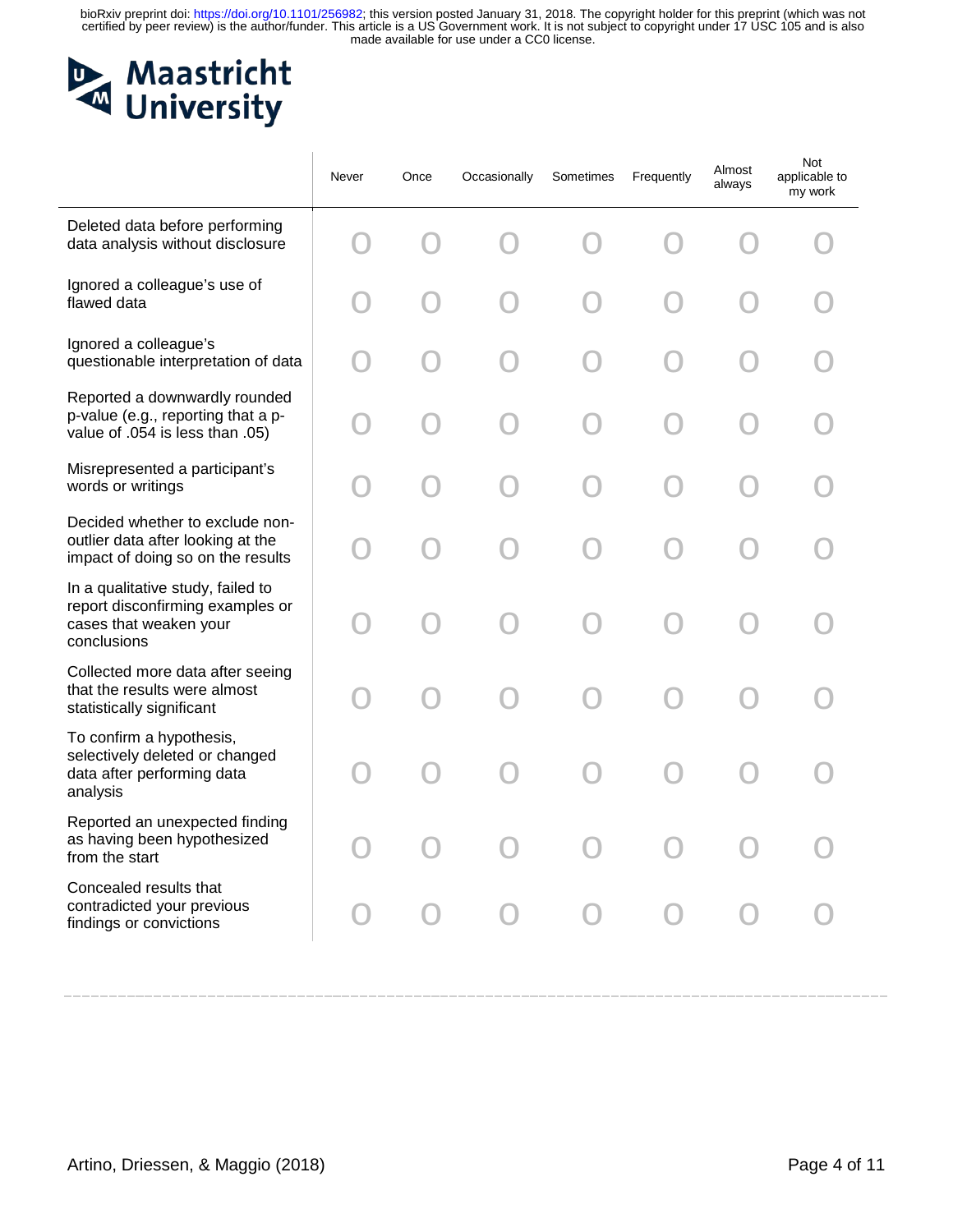

|                                                                                                                                                     | Never | Once | Occasionally | Sometimes | Frequently | Almost<br>always | Not<br>applicable to<br>my work |
|-----------------------------------------------------------------------------------------------------------------------------------------------------|-------|------|--------------|-----------|------------|------------------|---------------------------------|
| Claimed you used a particular<br>qualitative research approach<br>appropriately (e.g., grounded<br>theory) when you knowingly did<br>not            |       |      |              |           |            |                  |                                 |
| Claimed you used a particular<br>qualitative research technique<br>appropriately (e.g., saturation,<br>triangulation) when you knowingly<br>did not |       |      |              |           |            |                  |                                 |
| Spread study results over more<br>papers than is appropriate (so-<br>called "salami slicing")                                                       |       |      |              |           |            |                  |                                 |
| Deliberately failed to mention<br>important limitations of a study in<br>the published paper                                                        |       |      |              |           |            |                  |                                 |
| Deliberately failed to mention an<br>organization that funded your<br>research in the published paper                                               |       |      |              |           |            |                  |                                 |
| Inappropriately modified the<br>results of a study due to pressure<br>from a research advisor or other<br>collaborator                              |       |      |              |           |            |                  |                                 |
| Inappropriately modified the<br>results of a study due to pressure<br>from a funding agency                                                         |       |      |              |           |            |                  |                                 |
| Failed to disclose relevant<br>financial or intellectual conflicts of<br>interest                                                                   |       |      |              |           |            |                  |                                 |
| Used someone else's ideas<br>without their permission or proper<br>citation                                                                         |       |      |              |           |            |                  |                                 |
| Used sections of text from<br>another author's copyrighted<br>material without permission or<br>proper citation                                     |       |      |              |           |            |                  |                                 |
| Used sections of text from your<br>own publications without proper<br>citation (so-called "self-<br>plagiarism")                                    |       |      |              |           |            |                  |                                 |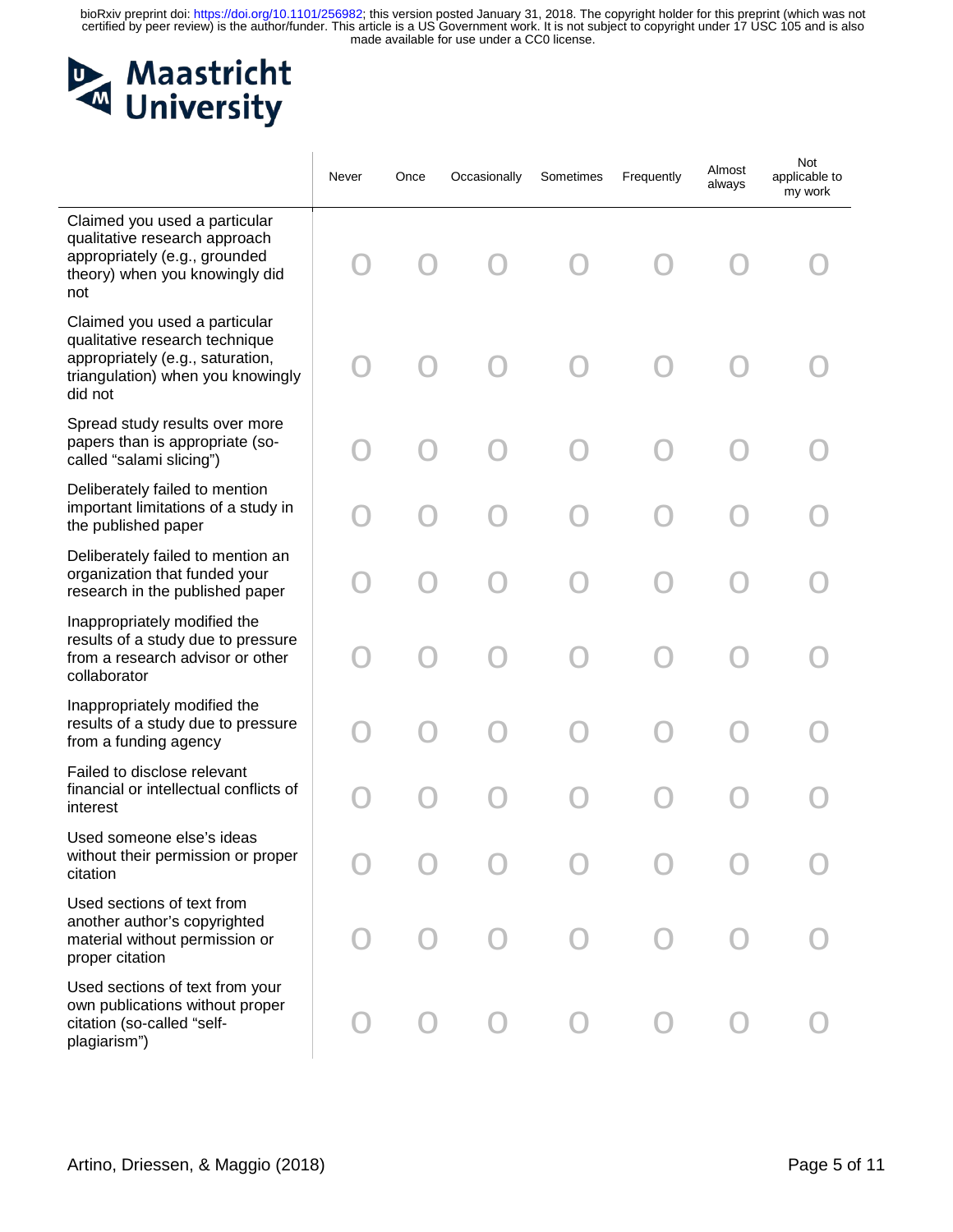# Maastricht<br>
University

|                                                                                                                       | Never | Once | Occasionally | Sometimes | Frequently | Almost<br>always | Not<br>applicable to<br>my work |
|-----------------------------------------------------------------------------------------------------------------------|-------|------|--------------|-----------|------------|------------------|---------------------------------|
| Selectively cited certain papers<br>just to please editors or reviewers                                               |       |      |              |           |            |                  |                                 |
| Cited articles and or materials that<br>you have not read                                                             |       |      |              |           |            |                  |                                 |
| Selectively cited your own work<br>just to improve your citation<br>metrics                                           |       |      |              |           |            |                  |                                 |
| Reused previously published data<br>without disclosure (co-called<br>"duplicate publication")                         |       |      |              |           |            |                  |                                 |
| Used confidential information<br>obtained as a reviewer or editor<br>for your own research or<br>publications         |       |      |              |           |            |                  |                                 |
| Refused to share data with<br>legitimate colleagues                                                                   |       |      |              |           |            |                  |                                 |
| Added one or more authors to a<br>paper who did not qualify for<br>authorship (so-called "honorary<br>authorship")    |       |      |              |           |            |                  |                                 |
| Accepted authorship for which<br>you did not qualify (so-called<br>"honorary authorship")                             |       |      |              |           |            |                  |                                 |
| Demanded authorship for which<br>you did not qualify (so-called<br>"honorary authorship")                             |       |      |              |           |            |                  |                                 |
| Omitted a contributor who<br>deserved authorship                                                                      |       |      |              |           |            |                  |                                 |
| Submitted (or re-submitted) a<br>manuscript or grant application<br>without consent from one or more<br>of the author |       |      |              |           |            |                  |                                 |
| Submitted the same manuscript to<br>multiple journals at once (so-<br>called "duplicate" or "double<br>submission")   |       |      |              |           |            |                  |                                 |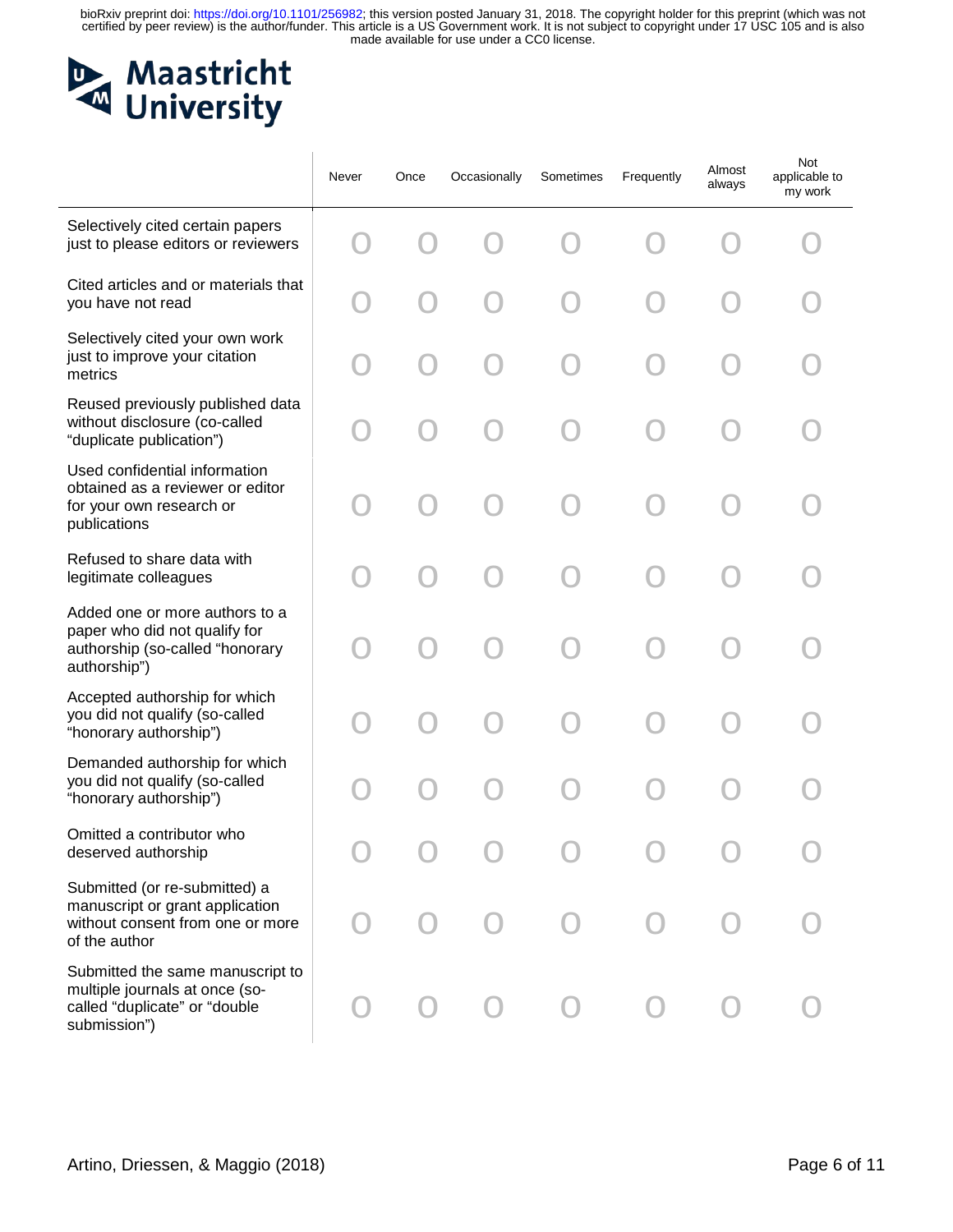# Maastricht<br>
University

**Publication Pressure:** These items address publication pressure. Please indicate the extent to which you agree or disagree with the following statements, as they relate to your particular HPE context.

|                                                                                                                                                  | Completely<br>disagree | Somewhat<br>disagree | Neither agree<br>nor disagree | Somewhat<br>agree | Completely<br>agree |
|--------------------------------------------------------------------------------------------------------------------------------------------------|------------------------|----------------------|-------------------------------|-------------------|---------------------|
| Without publication pressure,<br>my scientific output would be<br>of higher quality                                                              |                        |                      |                               |                   |                     |
| My colleagues' assessments<br>of me, based on my<br>publications, are stressful                                                                  |                        |                      |                               |                   |                     |
| Publication pressure strains<br>my relationships with fellow<br>researchers                                                                      |                        |                      |                               |                   |                     |
| I suspect that publication<br>pressure leads some<br>colleagues (whether<br>intentionally or not) to<br>inappropriately manipulate<br>their data |                        |                      |                               |                   |                     |
| Publication pressure leads me<br>to have serious doubts about<br>the validity of HPE research<br>results                                         |                        |                      |                               |                   |                     |
| In my opinion, the pressure to<br>publish scientific articles has<br>become too high                                                             |                        |                      |                               |                   |                     |
| My colleagues judge me<br>mainly on the basis of my<br>publications                                                                              |                        |                      |                               |                   |                     |
| I cannot share innovative<br>research proposals with my<br>colleagues for fear of those<br>ideas being stolen                                    |                        |                      |                               |                   |                     |
| Publication pressure harms<br>science                                                                                                            |                        |                      |                               |                   |                     |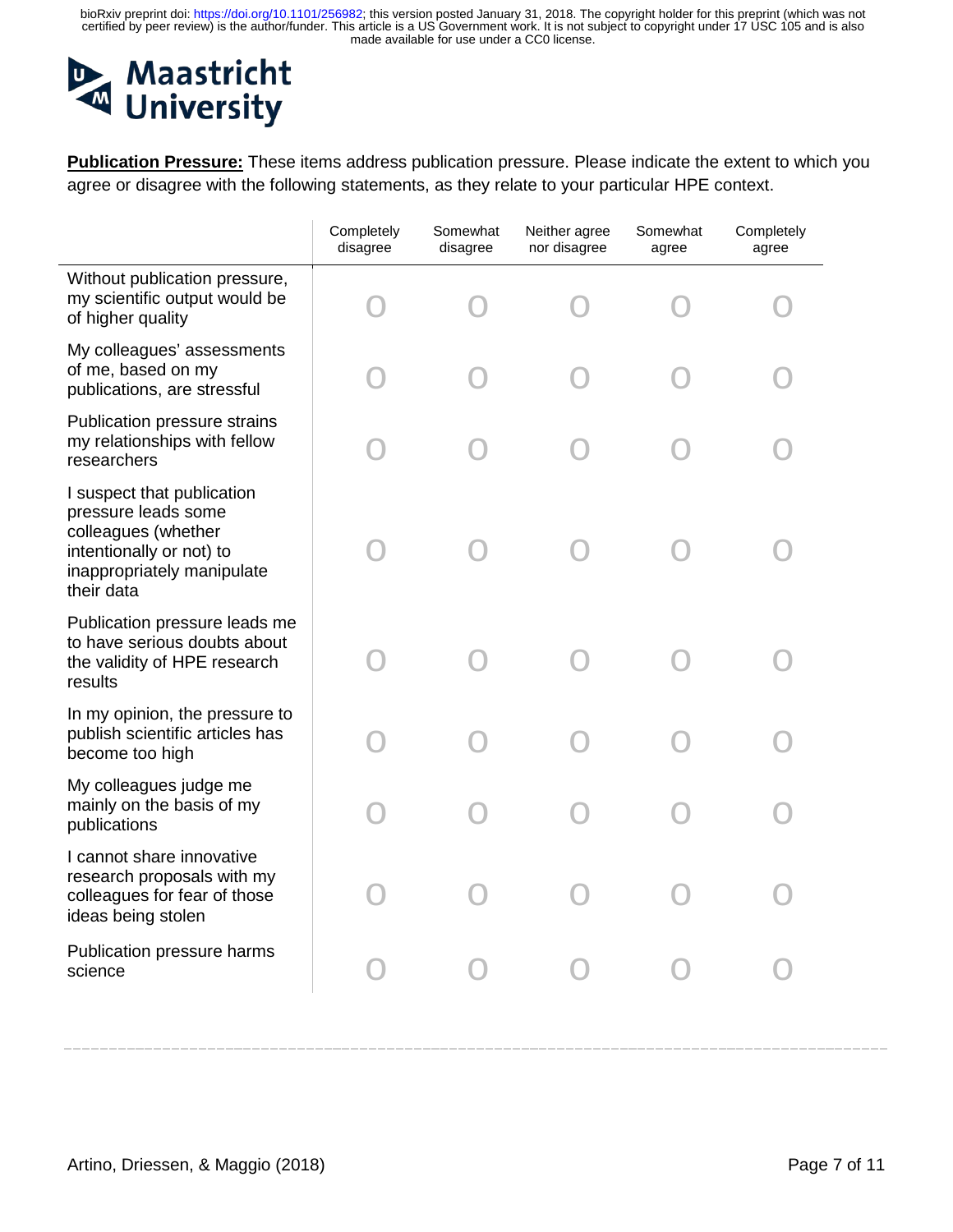

#### **Demographics:**

What is your gender?

 $\bigcirc$  Male

 $\bigcirc$  Female

What is your age? [Drop-down menu]

• 1 to 100

In which country or region do you primarily work? [Drop-down menu]

▼ Africa ... Other

- Africa
- Asia
- Australia/New Zealand
- Canada
- Caribbean
- Europe (not including the UK
- Middle East
- South/Latin America
- United Kingdom
- United States
- Other

What is your current academic rank or position title? (Select one)

```
▼ Medical Student (1) ... Not Applicable (14)
```
- Medical Student
- Resident
- Graduate/PhD Student
- Fellow
- Postdoc
- Instructor
- Lecturer
- Assistant Professor
- Associate Professor
- Professor
- Professor Emeritus
- Staff
- Other
- Not Applicable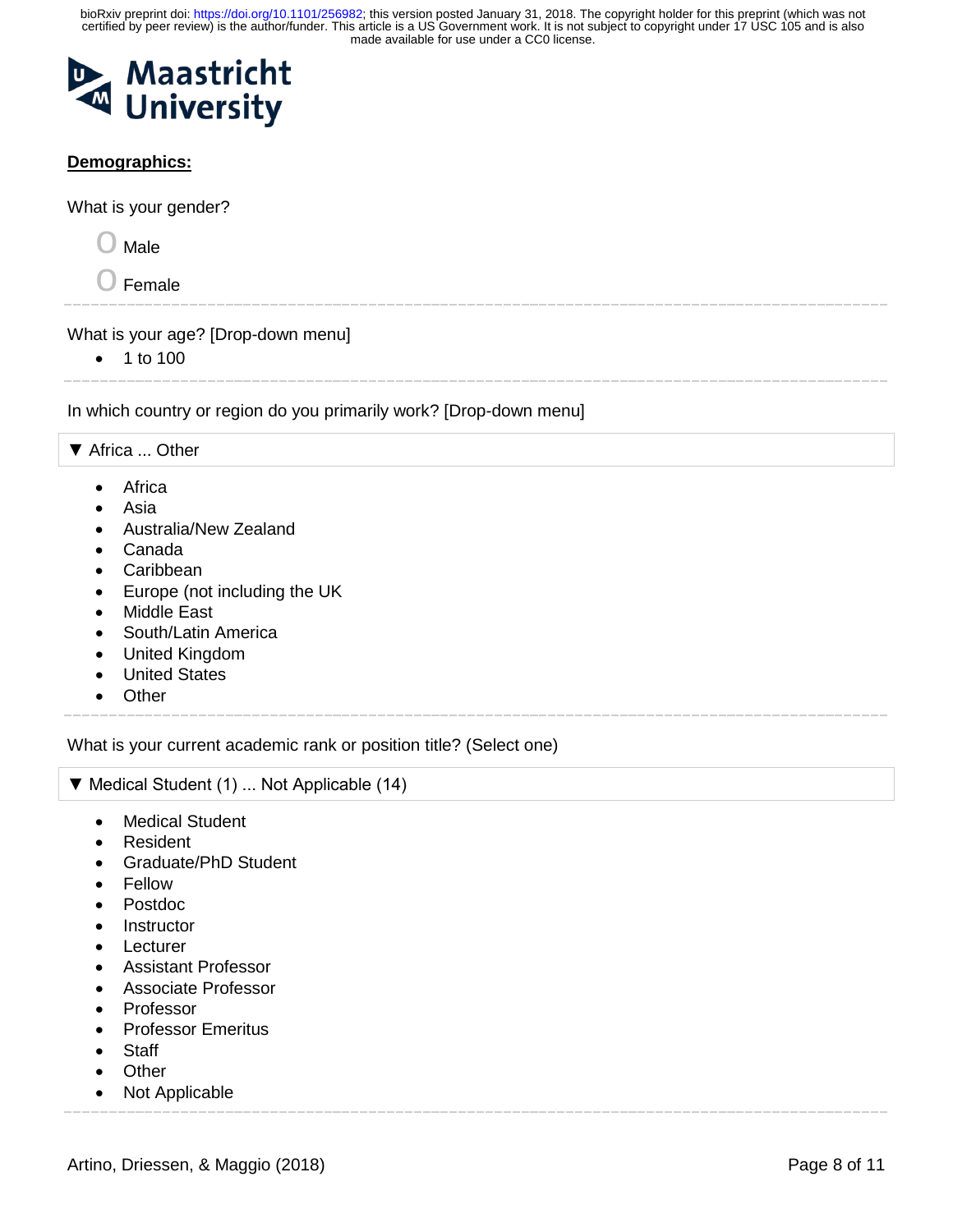

Which degree(s) do you hold? (Check all that apply)

Bachelor's degree (BS, BA, BSN, etc.)

Master's degree (MA, MS, MSW, MPH, MSN, etc.)

▢ Professional medical degree (MD, DO)

▢ Doctoral degree (PhD, EdD, DrPH, etc.)

Other professional degrees (JD, PA, DVM, etc.)

For the highest degree you selected above, what is your primary area of study? (Select one)

| <b>Basic Science</b>                                                                                                                                                                                                                                                                                                                                                                     |  |
|------------------------------------------------------------------------------------------------------------------------------------------------------------------------------------------------------------------------------------------------------------------------------------------------------------------------------------------------------------------------------------------|--|
| <b>Clinical Science</b>                                                                                                                                                                                                                                                                                                                                                                  |  |
| Social Science/Education                                                                                                                                                                                                                                                                                                                                                                 |  |
| <b>Humanities</b>                                                                                                                                                                                                                                                                                                                                                                        |  |
|                                                                                                                                                                                                                                                                                                                                                                                          |  |
| What is your primary work role? (Select one)<br>Clinician<br>Administrator or Program Director<br>Teacher (clinical or classroom setting)<br>Researcher<br>Other: University of the Community of the Community of the Community of the Community of the Community of the Community of the Community of the Community of the Community of the Community of the Community of the Community |  |
|                                                                                                                                                                                                                                                                                                                                                                                          |  |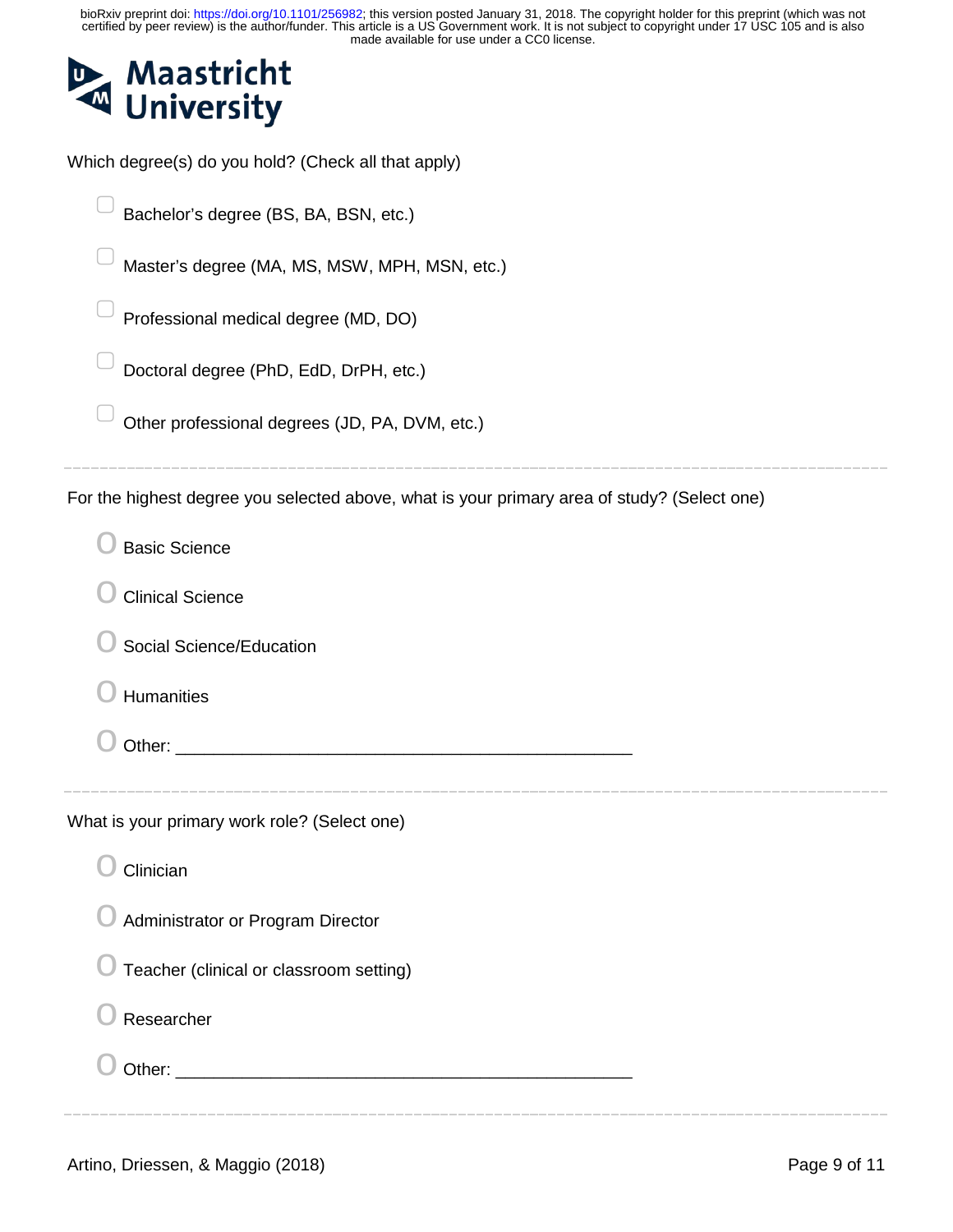| bioRxiv preprint doi: https://doi.org/10.1101/256982; this version posted January 31, 2018. The copyright holder for this preprint (which was not certified by peer review) is the author/funder. This article is a US Governm<br>made available for use under a CC0 license. |
|-------------------------------------------------------------------------------------------------------------------------------------------------------------------------------------------------------------------------------------------------------------------------------|
| <b>Maastricht</b><br><b>University</b>                                                                                                                                                                                                                                        |
| Which of the following best describes the context in which you work? (Check all that apply)                                                                                                                                                                                   |
| Undergraduate Medical Education (UME)                                                                                                                                                                                                                                         |
| <b>Graduate Medical Education (GME)</b>                                                                                                                                                                                                                                       |
| <b>Continuing Medical Education (CME)</b>                                                                                                                                                                                                                                     |
| In a typical work week, approximately what percentage of your work time do you spend on health<br>professions or medical education research activities, including writing up your research (please report your<br>answer as a percentage)?                                    |
| How many years have you been involved in health professions or medical education (in any capacity)?                                                                                                                                                                           |
| How many years have you been involved in conducting research in health professions or medical<br>education?                                                                                                                                                                   |
| In thinking about your primary research activities, how would you characterize your work (Select one)?<br>I am a quantitative researcher                                                                                                                                      |
| I am a qualitative researcher                                                                                                                                                                                                                                                 |
| I am a mixed-methods researcher                                                                                                                                                                                                                                               |
| In total, approximately how many peer-reviewed publications have you authored or co-authored?                                                                                                                                                                                 |
|                                                                                                                                                                                                                                                                               |